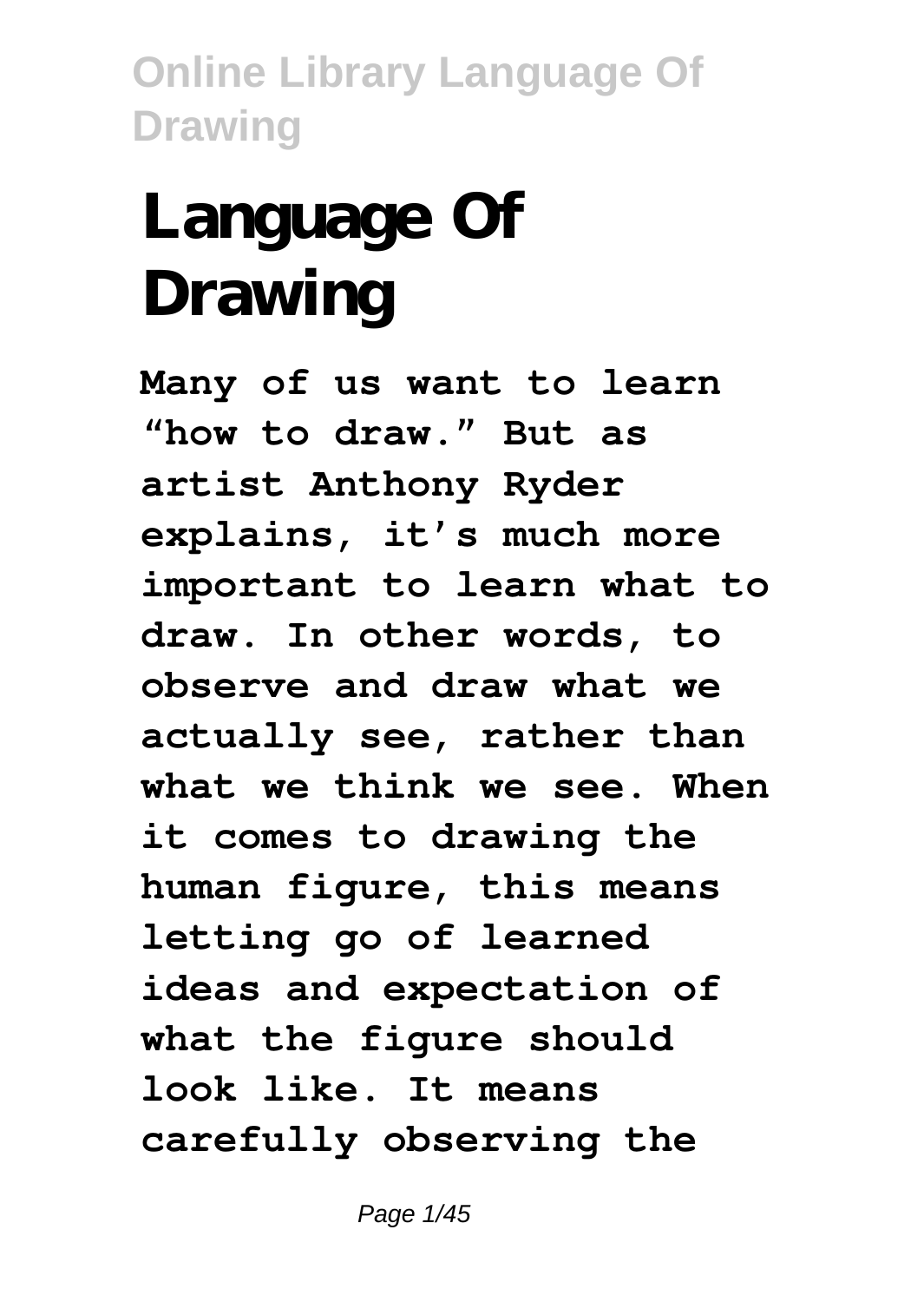**interplay of form and light, shape and line, that combine to create the actual appearance of human form. In The Artist's Complete Guide to Figure Drawing, amateur and experienced artists alike are guided toward this new way of seeing and drawing the figure with a threestep drawing method. The book's progressive course starts with the block-in, an exercise in seeing and establishing the figure's shape. It then build to the contour, a refined line drawing that represents the figure's**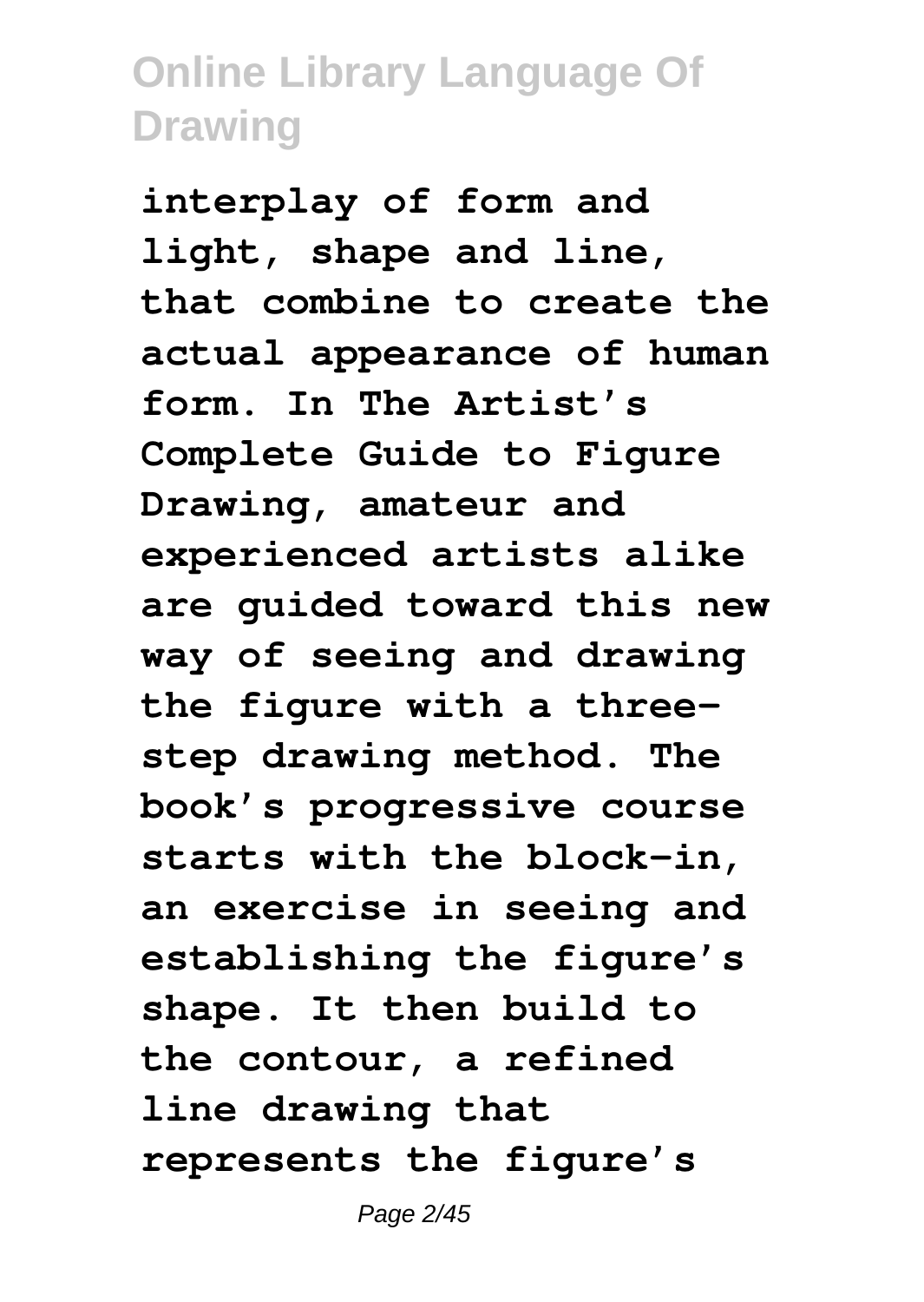**silhouette. The last step is tonal work on the inside of the contour, when light and shadow are shaped to create the illusion of form. Separate chapters explore topics critical to the method: gesture, which expresses a sense of living energy to the figure; light, which largely determines how we see the model; and form, which conveys the figure's volume and mass. Examples, step-by-steps, and special "tips" offer helpful hints and practical guidance throughout. Lavishly illustrated with the**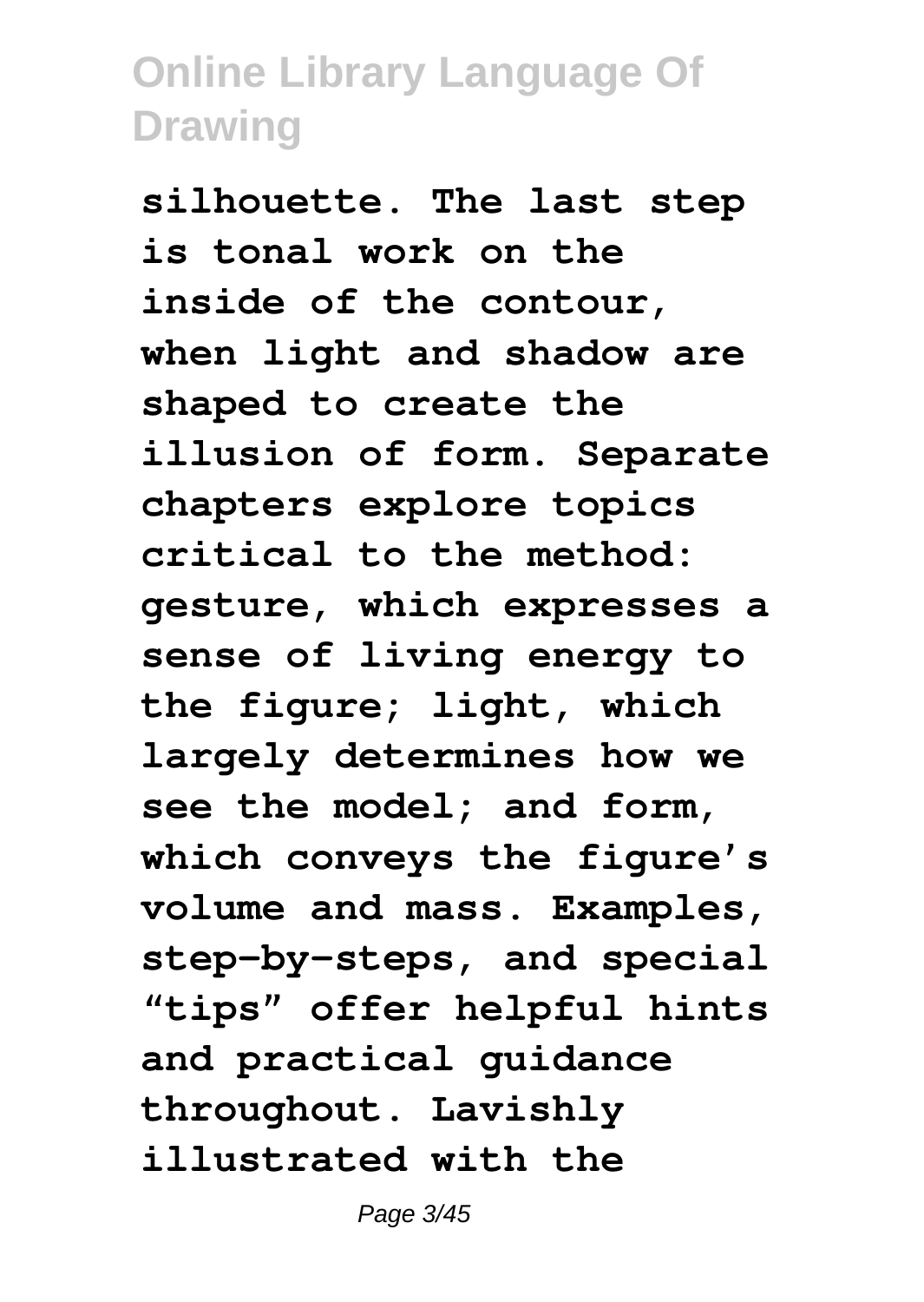**author's stunning artwork, The Artist's Complete Guide to Figure Drawing combines solid instruction with thoughtful meditations on the art of drawing, to both instruct and inspire artists of all**

**levels.**

**Bringing together authors from the fields of architecture, landscape architecture and art, this book addresses the question 'Why draw?' by examining the various dynamic relationships between media, process, thought and environment. This inviting draw-in book**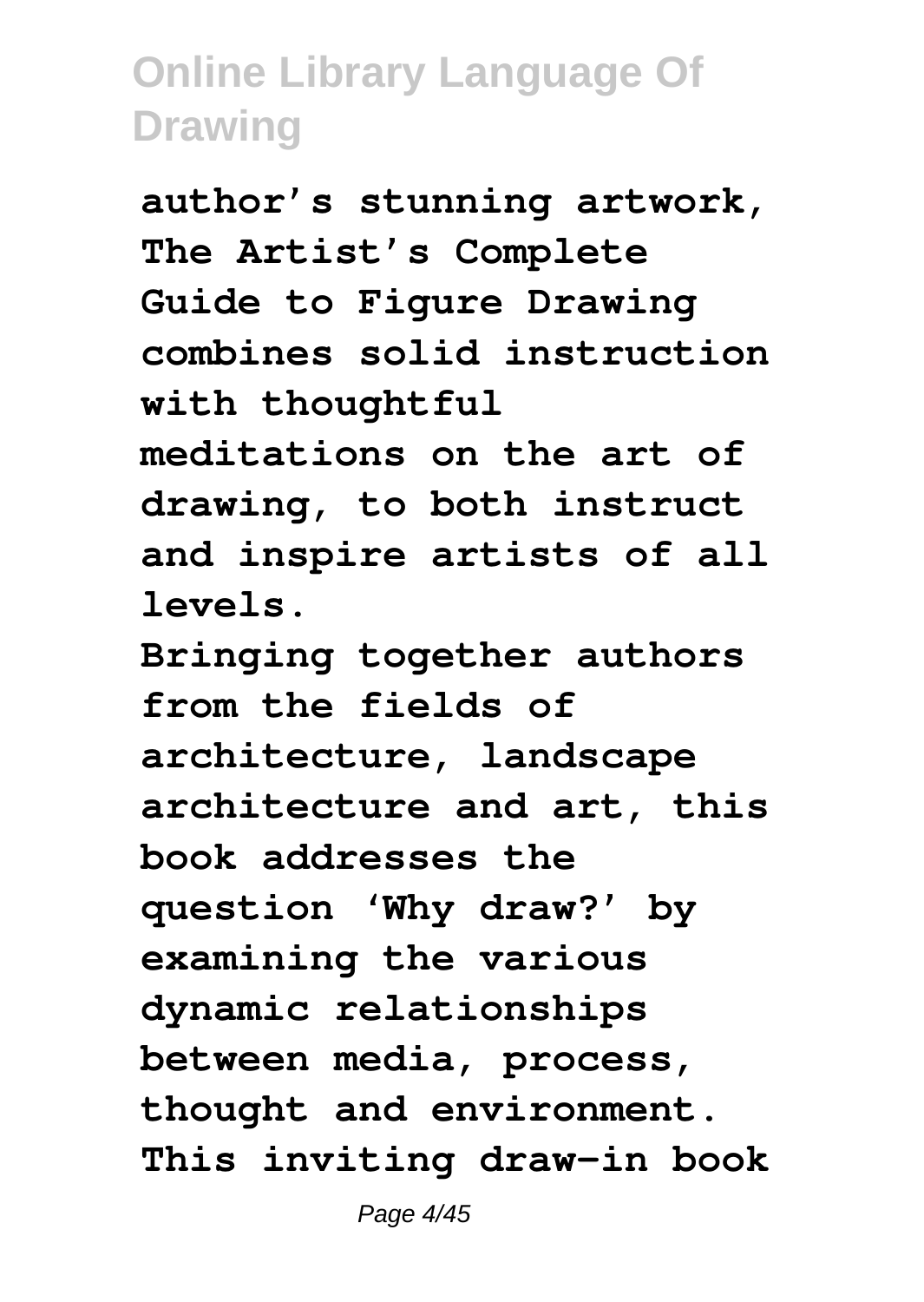**is filled with drawing activities to help soothe busy minds and shrink down worries. The activities include mindful drawing to bring your focus to the here and now, soothing shading and other art techniques, and ways to use your imagination to make worries feel small. Unworry Drawing was written with the help of a child psychologist, who uses drawing every day to help children work through unwelcome thoughts and feelings.**

**Bring your artwork to life with the power of the**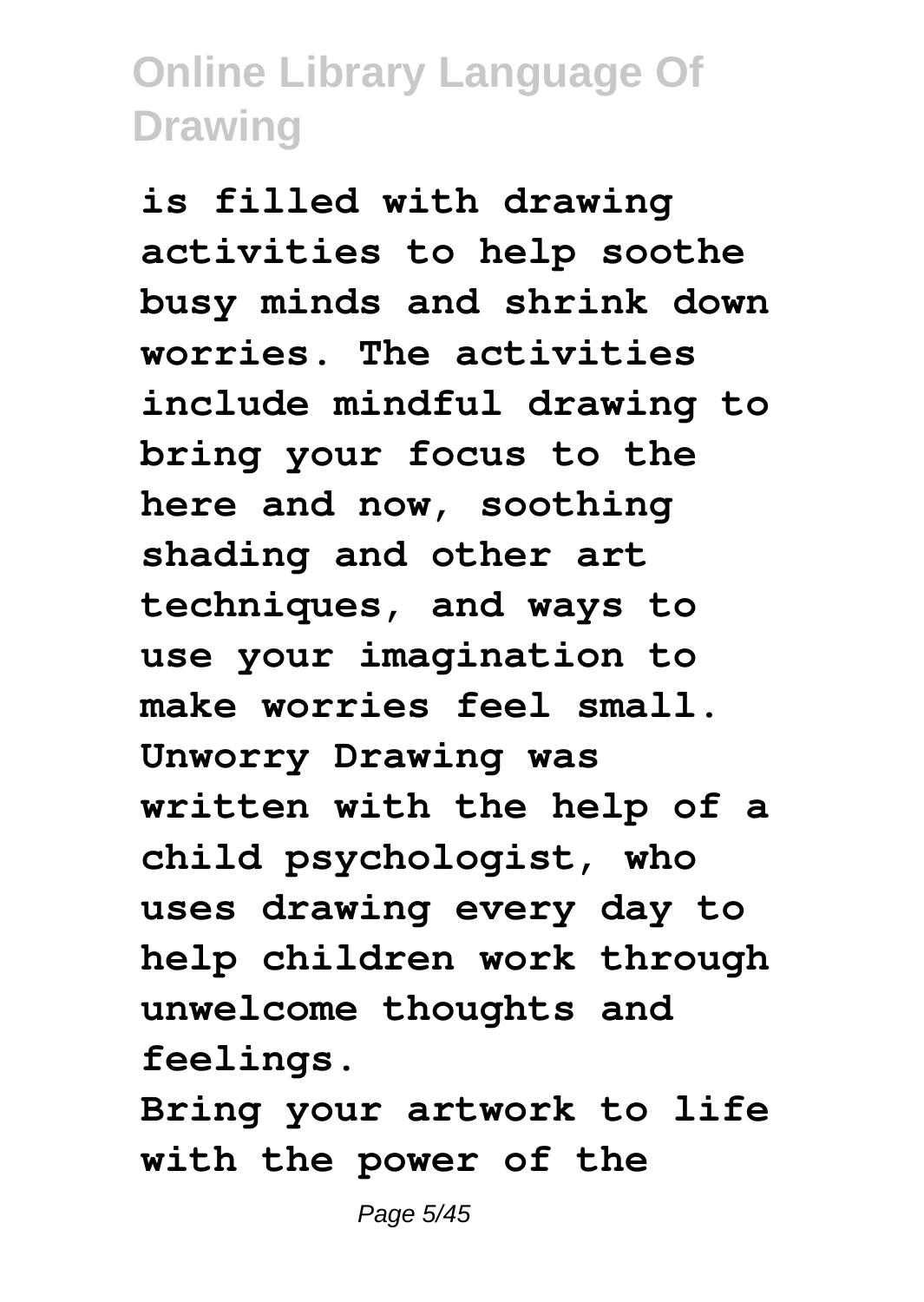**FORCE! Watch, listen, and follow along as Mike Mattesi demonstrates the fundamental FORCE line and explains dynamic figure drawing techniques through 30 videos that are launched through the book's companion App. Packed with superb, powerfully drawn examples, the updated third edition of FORCE features an allnew section on the "FORCE blob," and dozens of fresh illustrations. Mike Mattesi's 10th anniversary edition of FORCE will teach readers how to put thought and imagination to**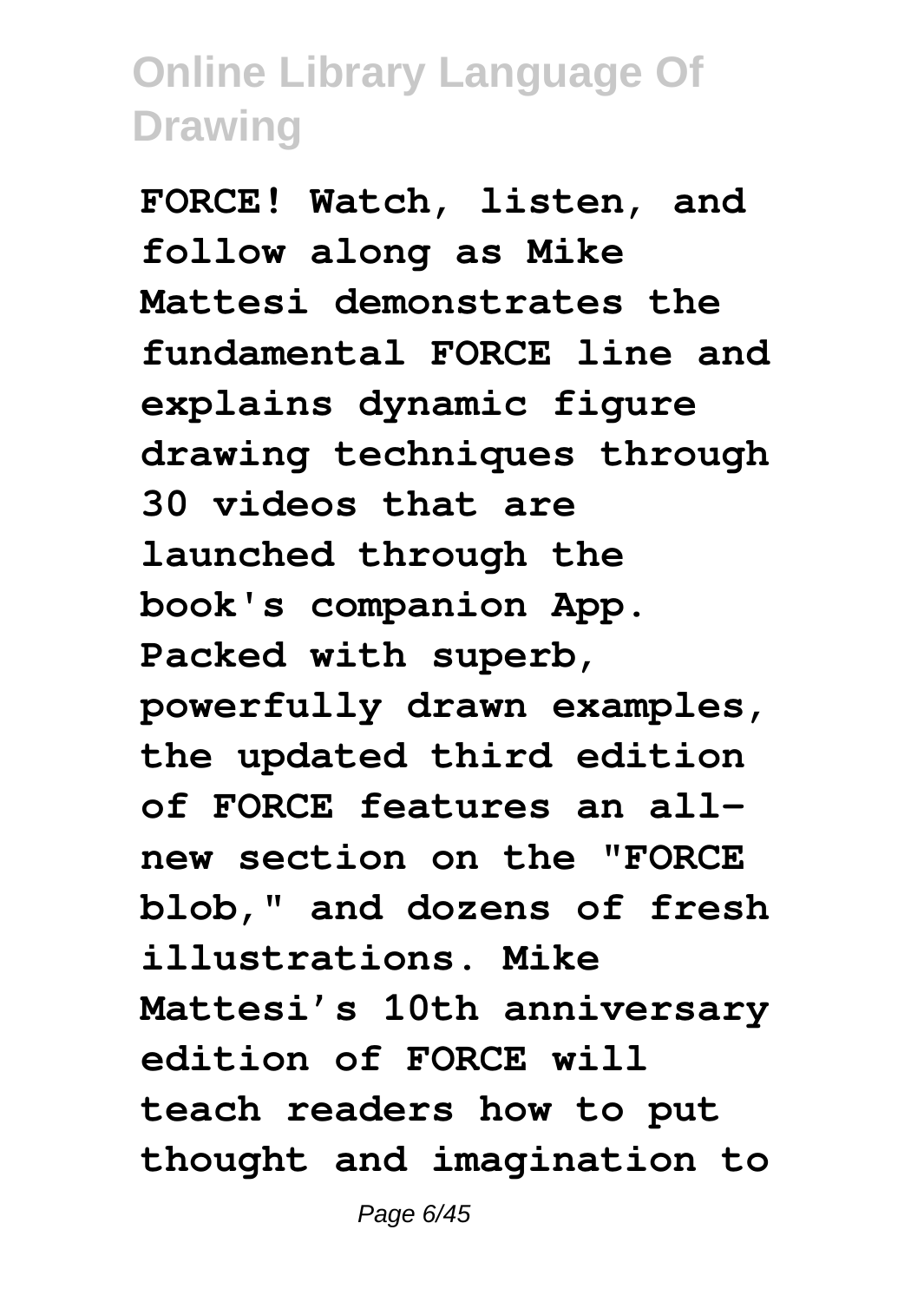**paper. Whether you are an illustrator, animator, comic book artist, or student, you'll learn to use rhythm, shape, and line to bring out the life in any subject. The 10th Anniversary Edition contains numerous improvements. Around 30 videos are embedded within the book and accessible through the FORCE Drawing App. In the App, click on the image of the camera, point your mobile device's camera at the page with the symbol, and then finally tap the video card image floating above the**

Page 7/45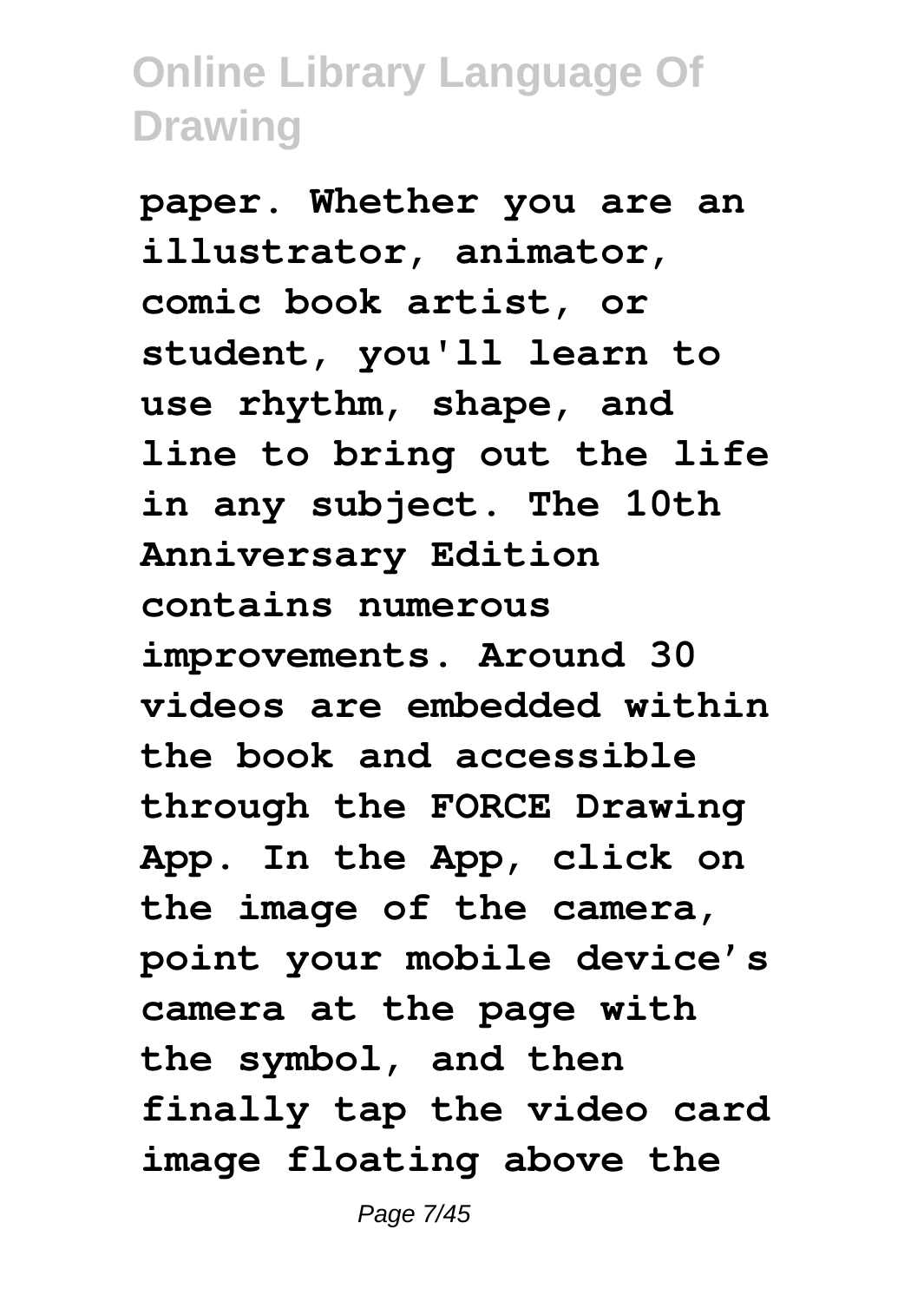**drawing to launch the video. Then sit back and watch the video that shows me creating that drawing and discussing my process. Many new drawings can be found within this edition and the addition of color now further clarifies the theory of FORCE. Key Features The unique, dynamic learning system that has helped thousands of artists enhance their figure drawing abilities Dozens of updated illustrations and all-new content, exclusive to the 3rd edition Select pages can be scanned by your**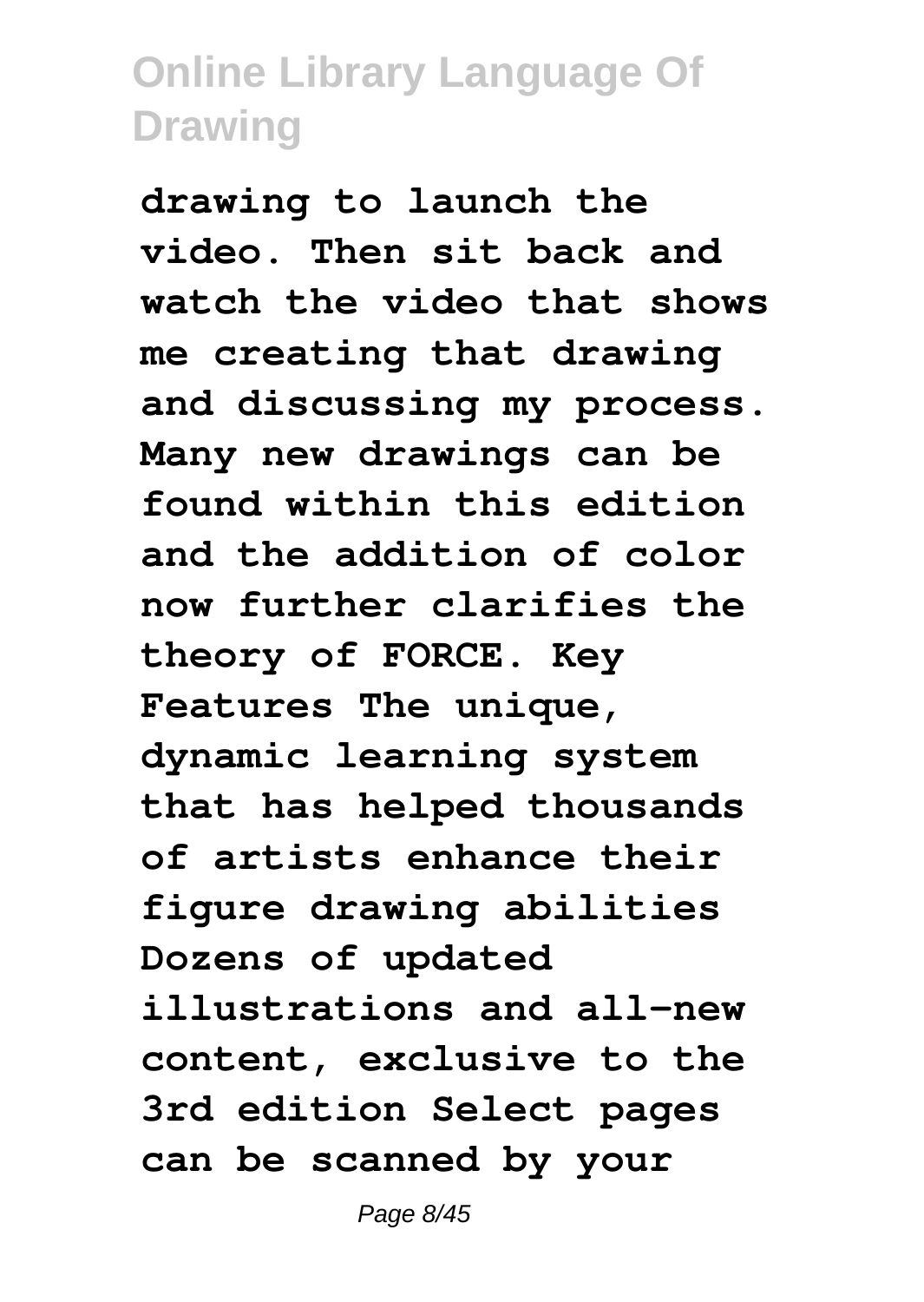**smartphone or other device to pull up bonus video content, enhancing the learning process Companion App: Nearly 50 videos are available on the free FORCE Drawing companion app that can be downloaded through Google Play or the Apple App Store Confronting an Electronic Age Over 500 Drawing Challenges for Kids and Fun Things to Doodle (How to Draw for Kids, Children's Drawing Book) Drawing Projects The Value of Drawing Instruction in the Visual**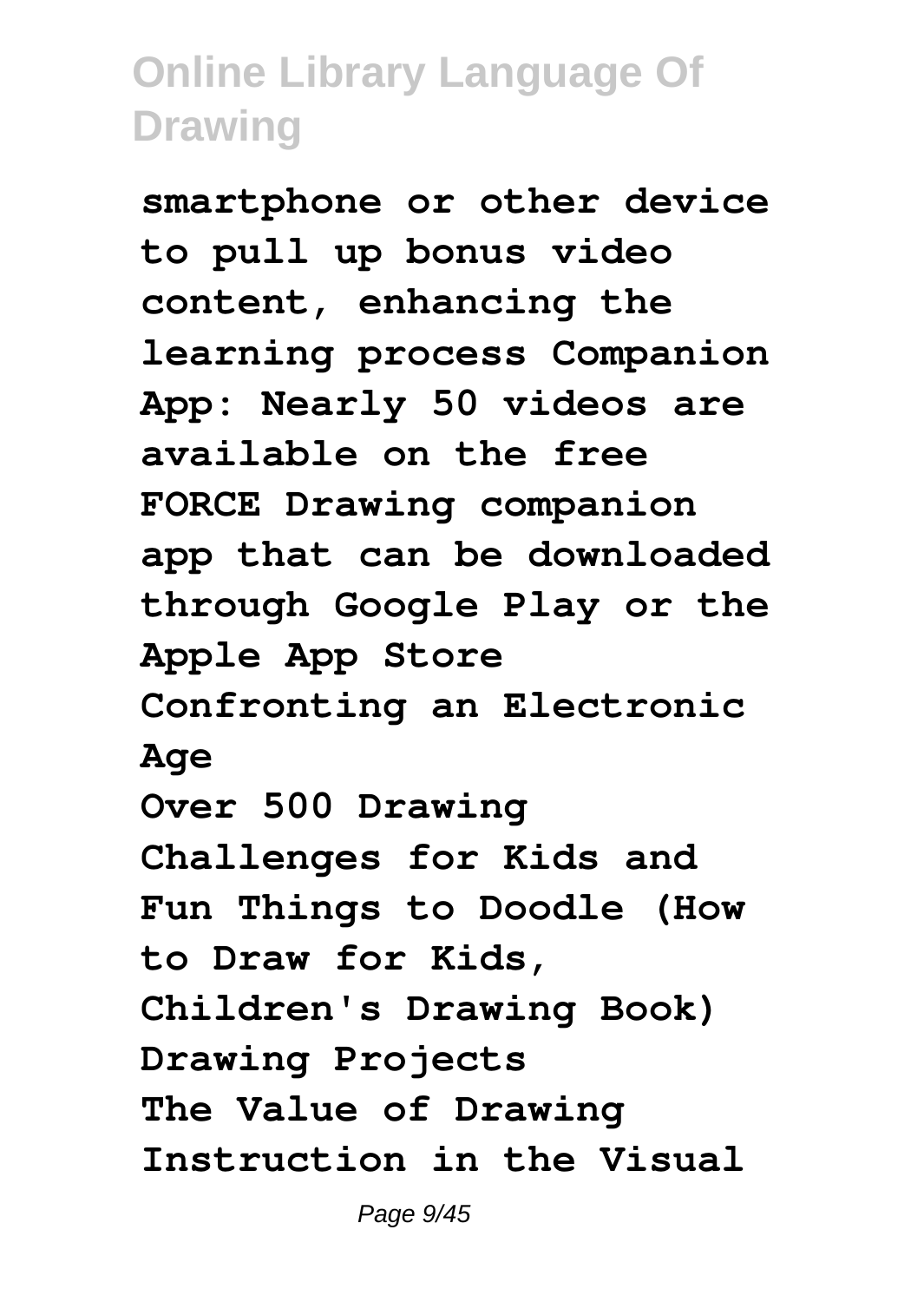**Arts and Across Curricula An Introduction to the Language of Drawing and Painting ...**

**A Contemporary Perspective On the Classical Tradition** *Helps the reader gain access to right-brain functions, which affect artistic and creative abilities, by teaching the skills of drawing through unusual exercises designed to increase visual skills An Art Book by Sherrie McGraw • More than 220 large full-color reproductions highlight this 200 page instant classic. • Works of Rembrandt, Van Dyck, Holbein and other Old Masters, as well as three contemporary artists who have influenced McGraw's work fill this*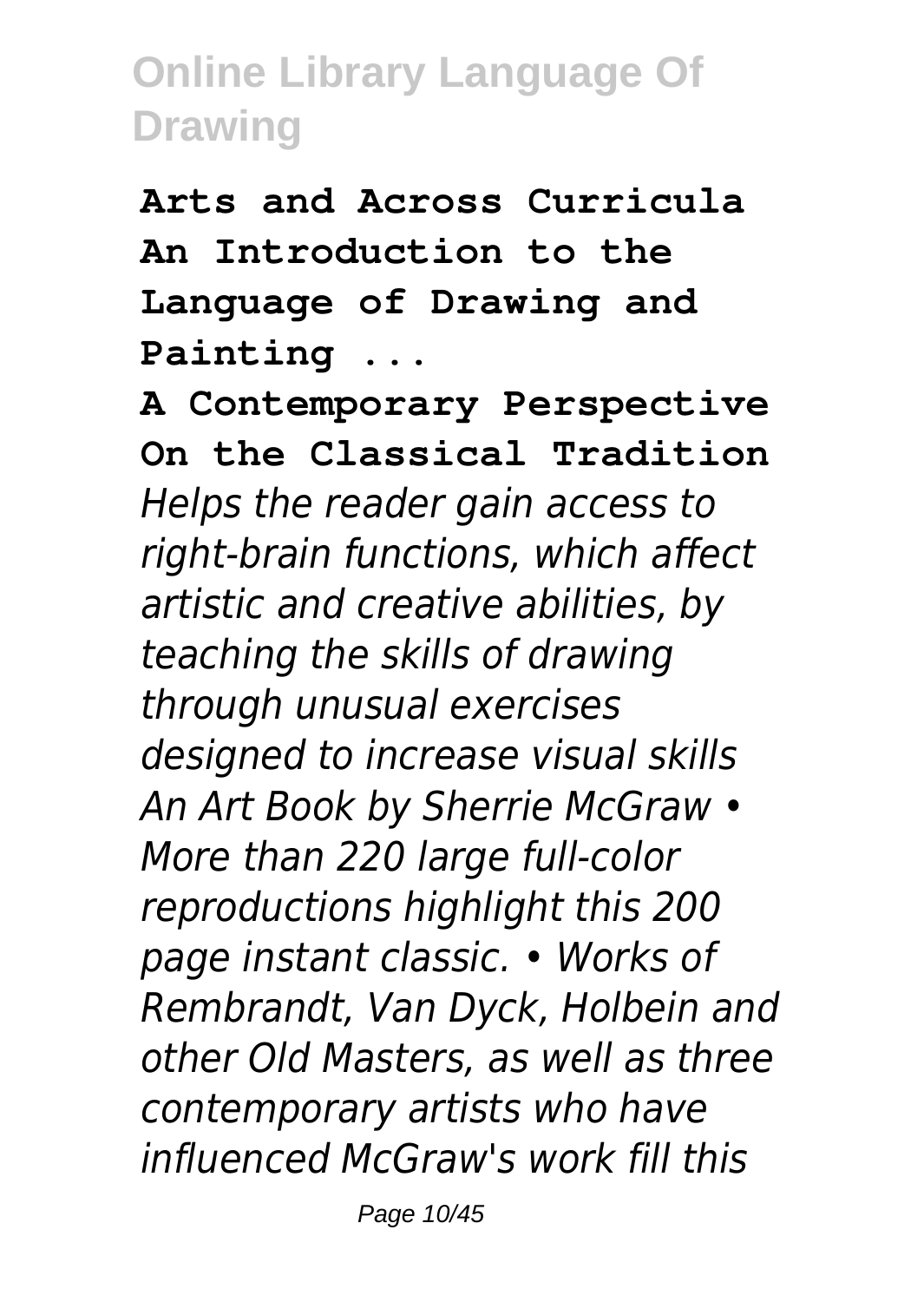*beautiful book. • A necessary addition to the library of any serious artist, The Language of Drawing will inspire and instruct artists of all levels for years to come!*

*Discusses the aesthetic elements of drawing and the nature of mass, volume, line, texture, tone, composition, and imagination Children can learn how to draw lots of farm animals, plants and vehicles in this colourful book with simple step-by-step instructions and lots of space to draw in. Even little children will be able to follow the step-by-step instructions as they show exactly which shapes they need to add to their drawing. Illustrations: Full colour*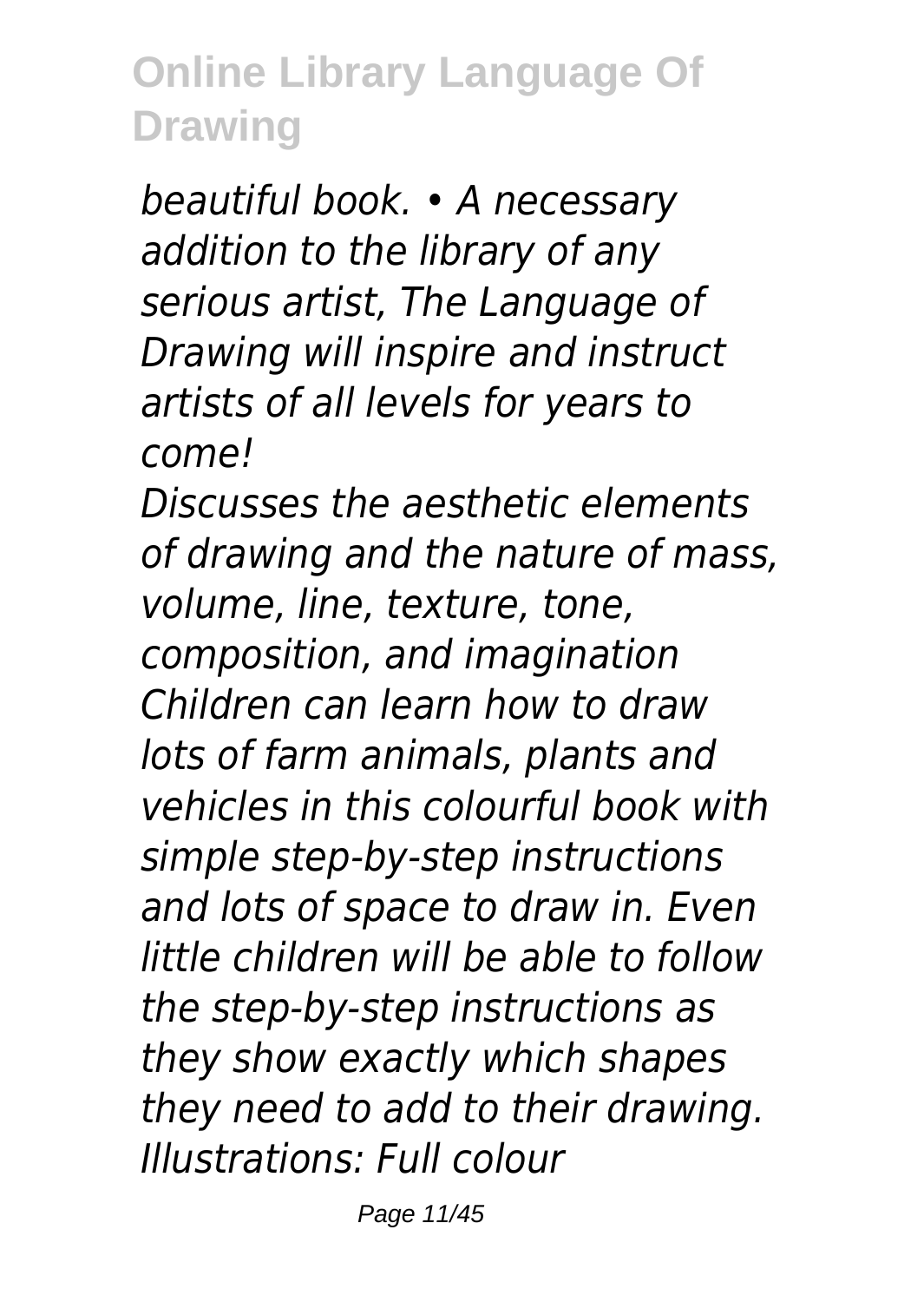*throughout.*

*Drawing as Language: Celebrating the Work of Bob Steele*

*Essays on Drawing Practice and Research*

*A Course in Enhancing Creativity and Artistic Confidence*

*Drawing*

*The Visual Language of Drawing Keith Haring*

Intended to demystify the artistic process, presents the insights of fifteen art instructors on drawing and teaching, offering visual examples of their different styles and approaches as well as exercises and lesson plans. Attractive, accurately rendered collection of 30 floral beauties, with brief captions describing what each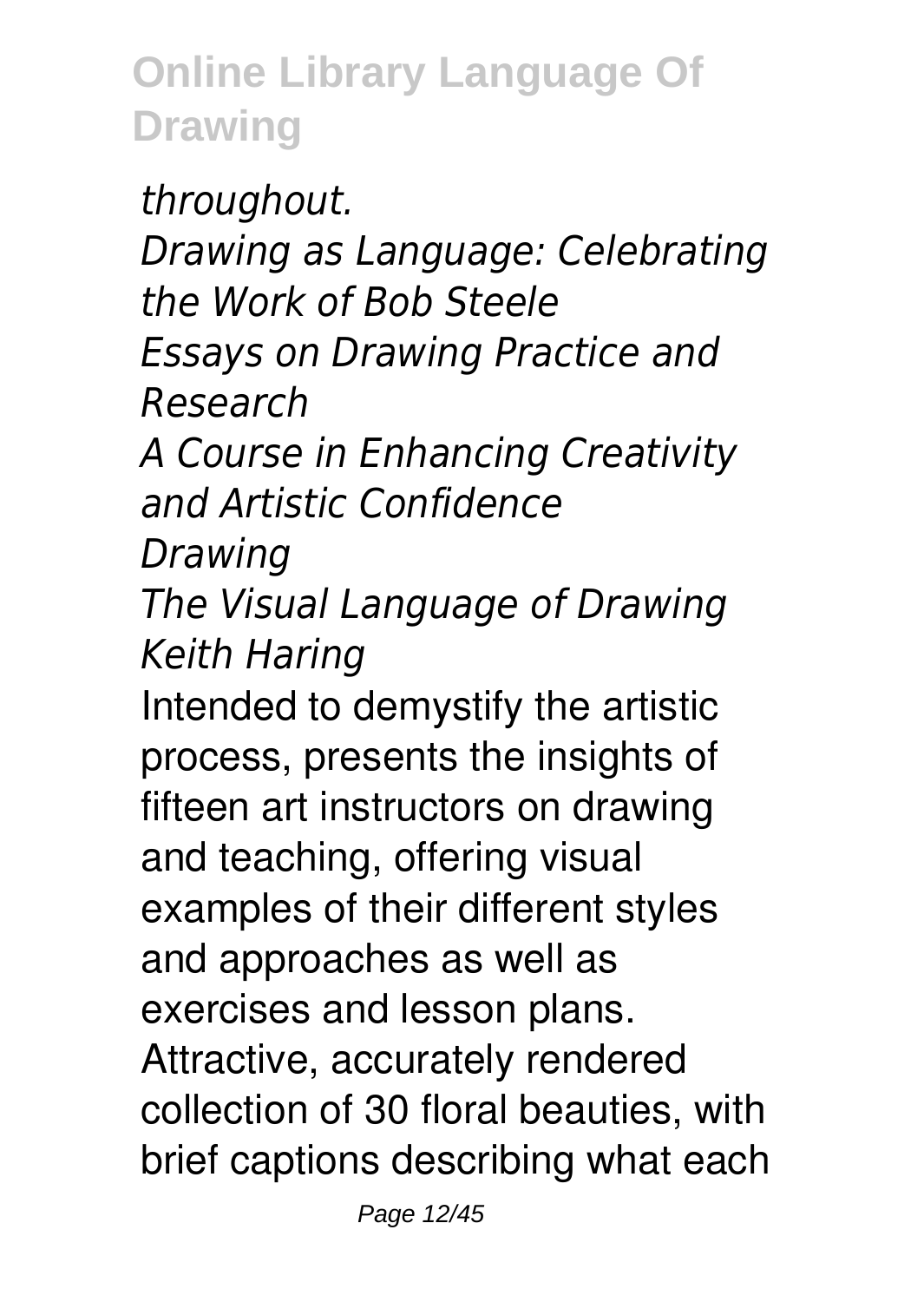flower symbolizes. Includes the anemone (anticipation), buttercup (riches), red rose (romantic love), carnation (fidelity), poppy (extravagance), and 25 others. A treat for coloring book fans, flower lovers, and gardening enthusiasts. The message of this book is a simple one: children learn to draw by acquiring increasingly complex and effective drawing rules. In this regard, learning to draw is like learning a language, and as with language children use these rules creatively, making infinite use of finite means. Learning to draw is thus, like learning a language, one of the major achievements of the human mind. Theories of perception developed in the second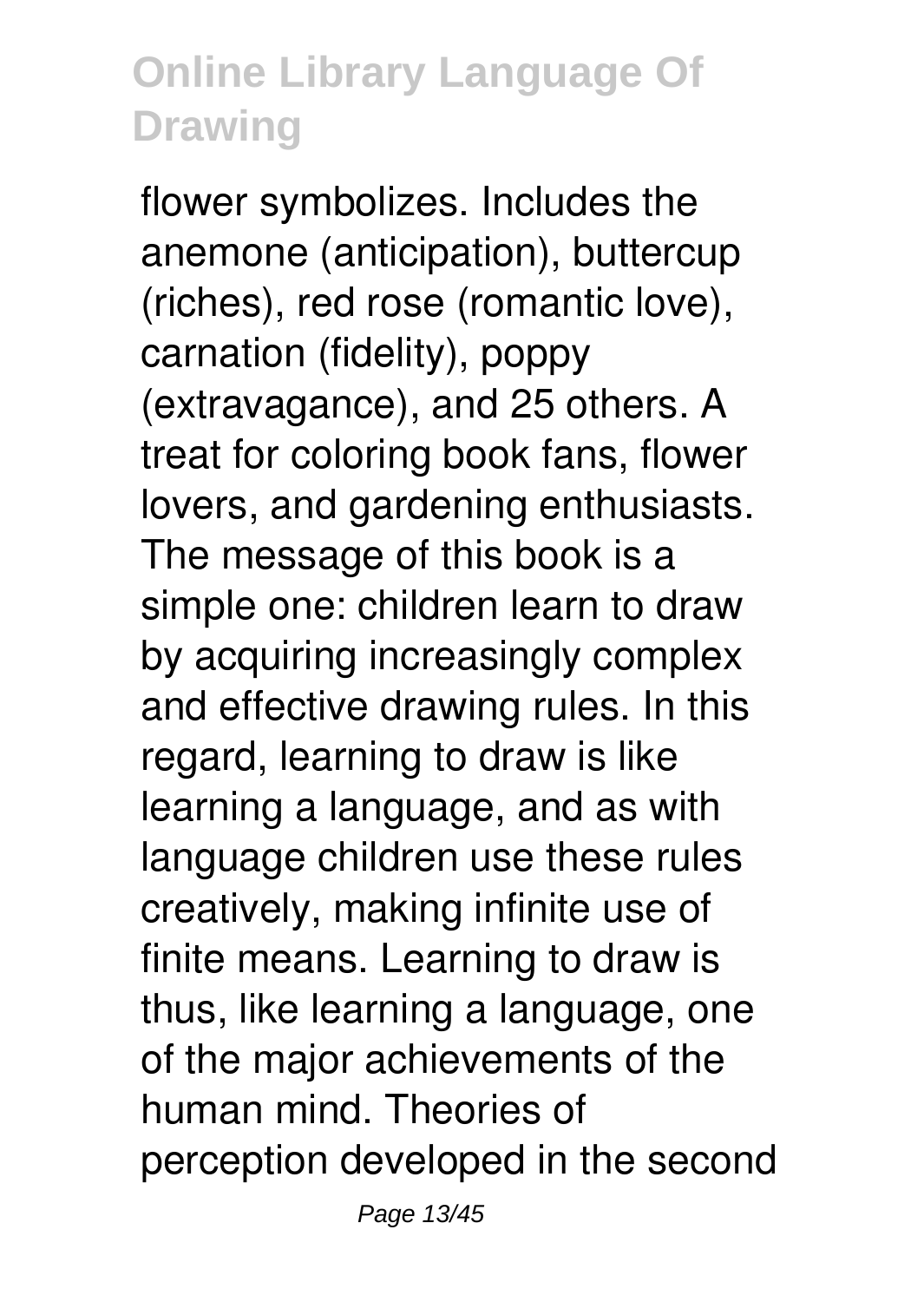half of the 20th century enable us to construct a new theory of children's drawings that can account for their many strange features. Earlier accounts contained valuable insights, but recent advances in the fields of language, vision, philosophy, and artificial intelligence now make it possible to resolve the many contradictions and confusions inherent in these early writings. John Willats has written a book that is accessible to psychologists, artists, primary and junior schoolteachers, and parents of both gifted and normal children. With easy instructions for step-bystep drawing, The Big Book of Drawing helps kids turn their creativity into artistic confidence as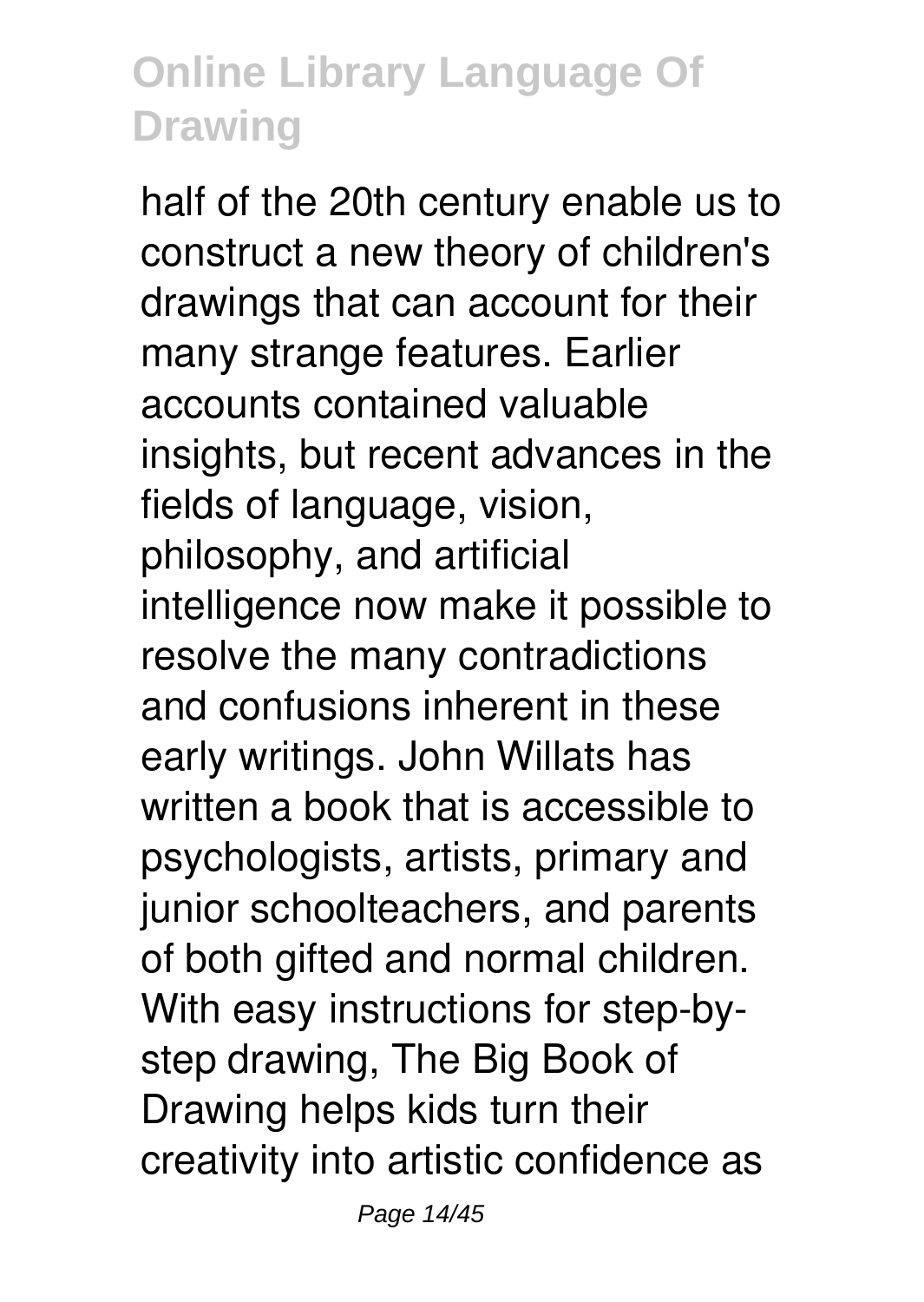they draw animals, instruments, robots, people, and more! Recent American Drawings from a New York Private Collection Drawing on the Right Side of the Brain Stories and Images from Around the World An Introduction to the Language of Drawing and Painting When Language Seeks Its Other Access to Emotions and Cognitive Skills through Drawings The Language of DrawingThe Language of Drawing and PaintingHarvard University PressThe Visual Language of DrawingLessons on the Art of SeeingSterling Publishing Company Incorporated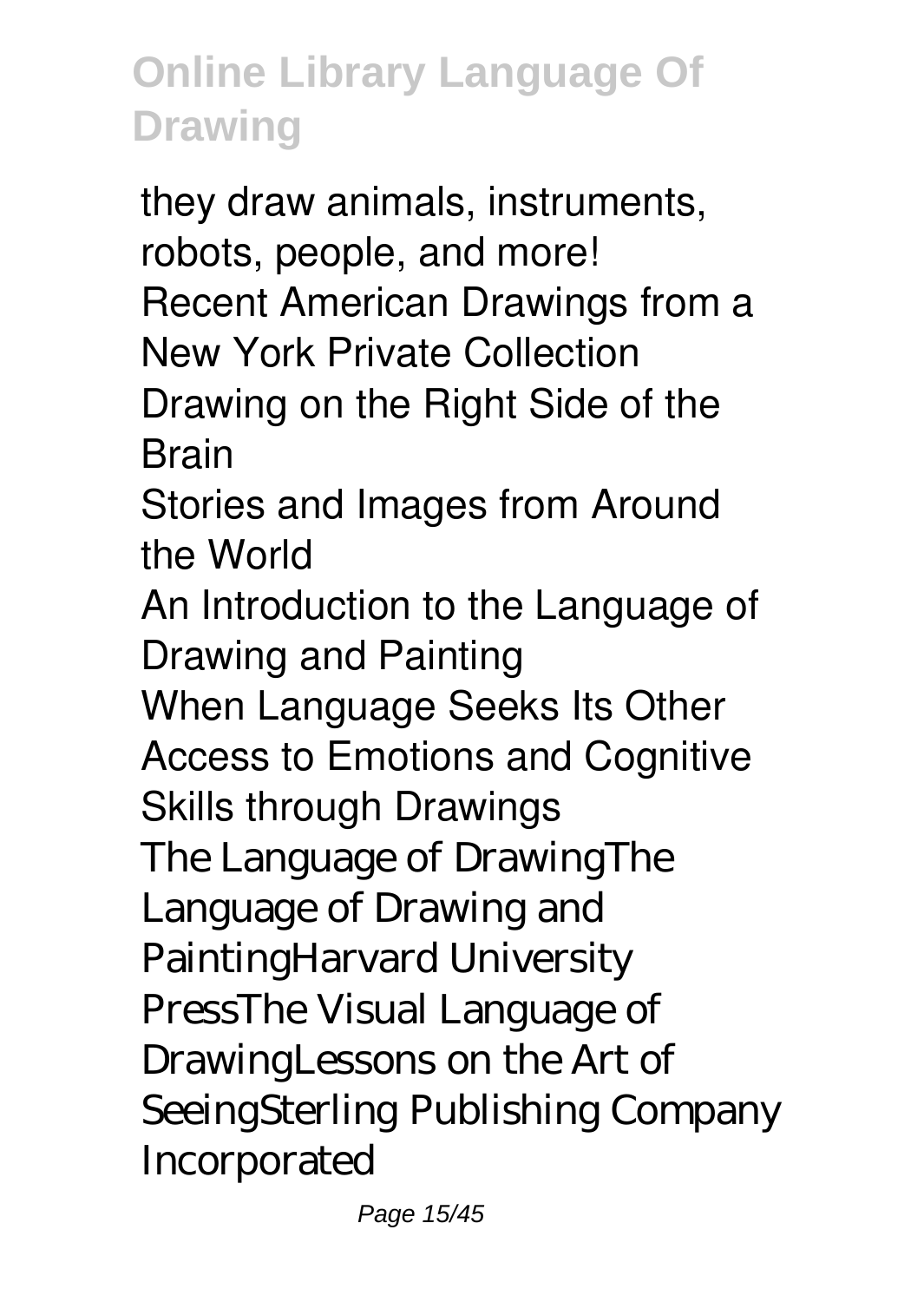This book suggests that drawing is really a way of seeing as well as a means of communicating--a visual language that reveals the world in a new perspective.

Includes profiles and interviews of the following artists: Cornelia Parker, Jeff Koons, Julie Mehretu, Claude Heath, Martin Wilner, Charles Avery, Gemma Anderson, Tim Knowles, Mick Maslen, Jeanette Barnes, Kate Atkin, Benedict Carpenter, Dryden Goodwin, Shahzia Sikander, William Kentridge, Keith Tyson, Franziska Furter, Jake & Dinos Chapman.

Through the use of case studies and more than 150 illustrations of patient artwork, this book

Page 16/45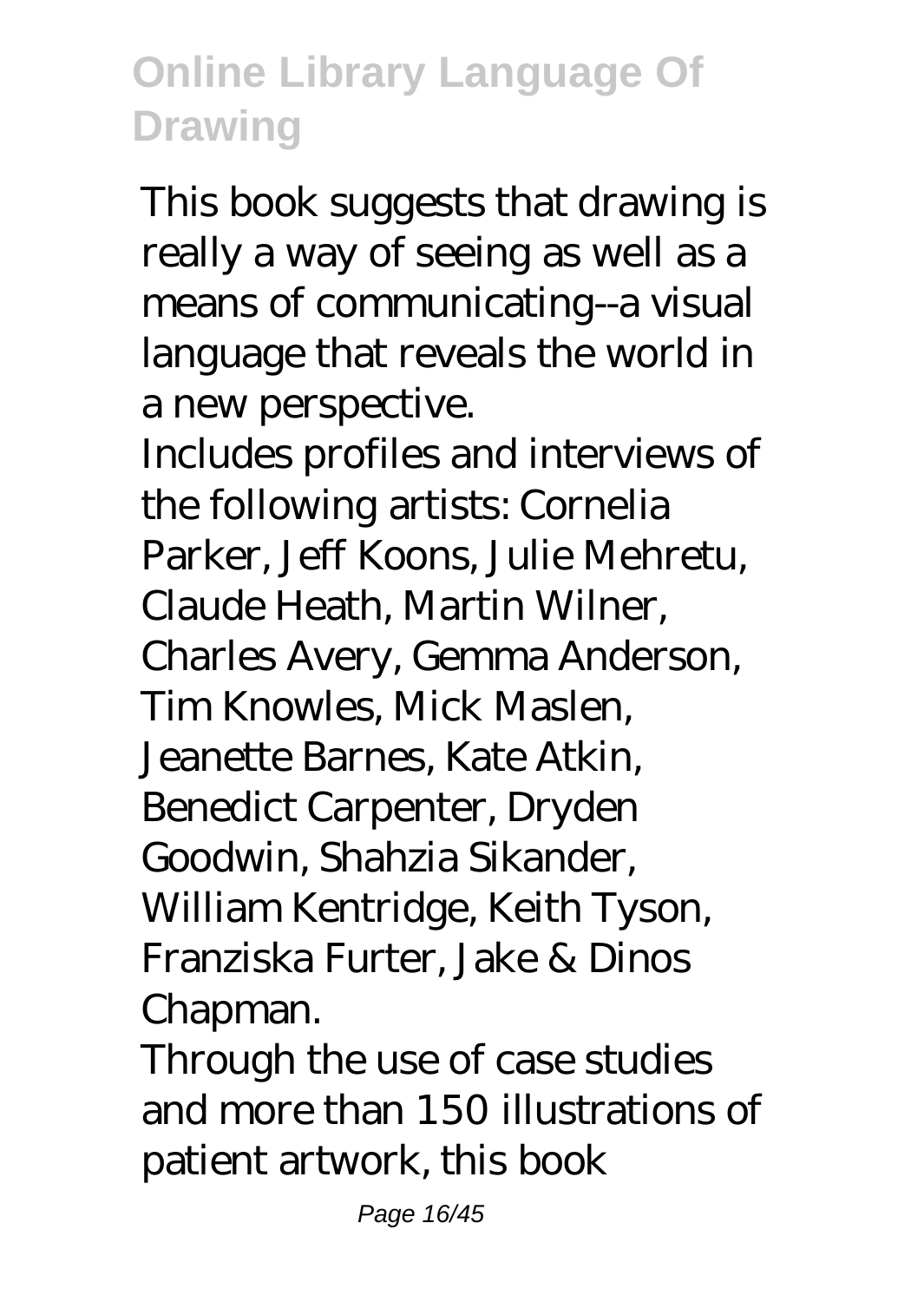summarizes findings of cognitive development and art therapy practices. Drawing is Another Kind of Language Lessons on the Art of Seeing The Heart of Drawing Unworry Drawing Book Materials and Techniques for Today's Artist Historical and Philosophical Arguments for Drawing in the Digital Age Drawing as Language: Celebrating the Work of Bob Steele is a Festschrift in honour of Bob Steele, Professor Emeritus, artist, educator and tireless advocate for bringing authentic aesthetic lived<br>Page 17/45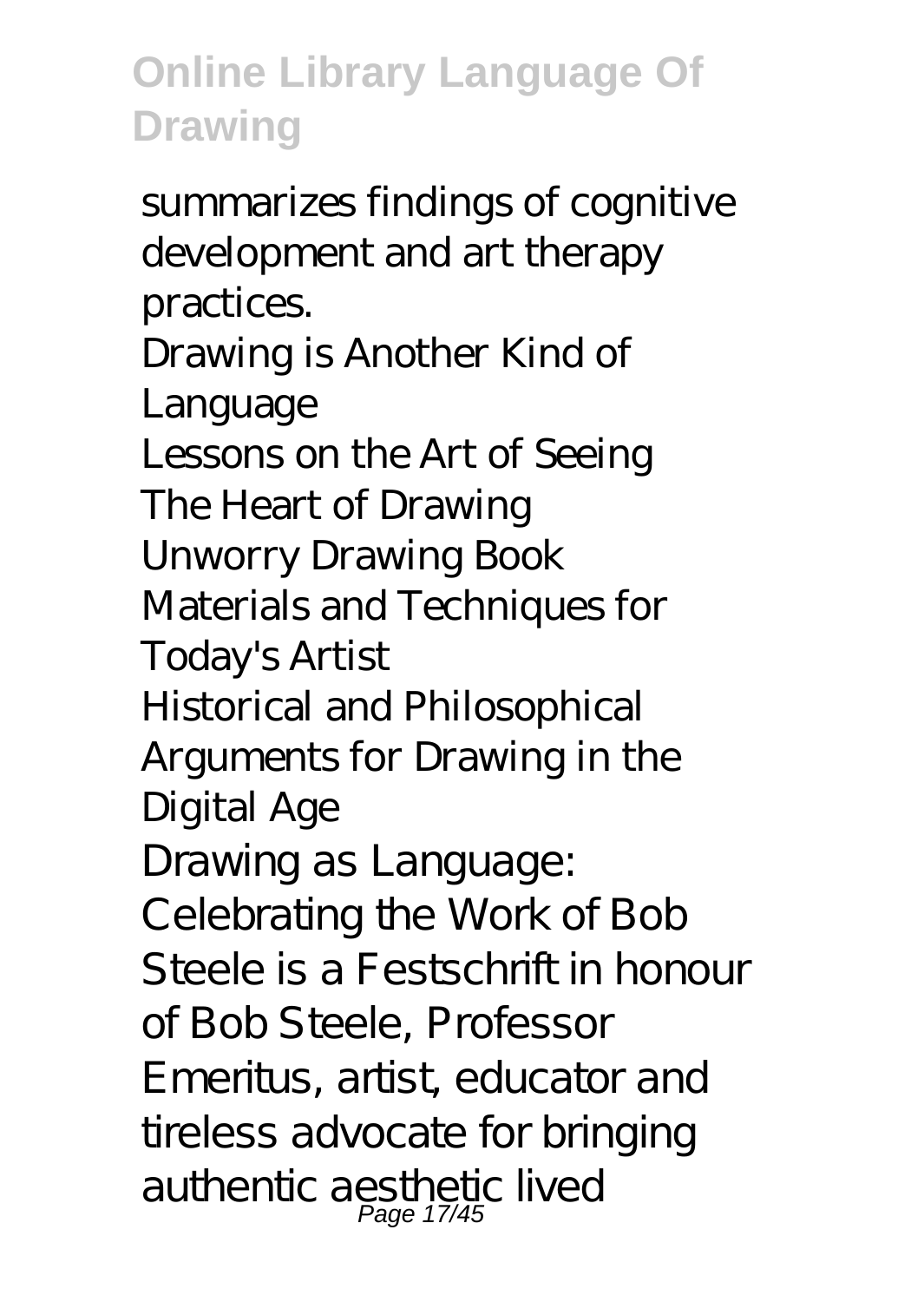experiences to young children. Bob Steele's prolific contribution to the field of visual arts education recognizes the importance of drawing for everyone, but especially with young children. As an artistteacher-researcher Bob has devoted decades to developing understandings of drawing as language. He is a progressive thinker with commitment and passion, and through a lifetime of work has provoked serious engagement with children's drawing processes: how children learn through drawing, through authentic experiences with their sensory world, and through their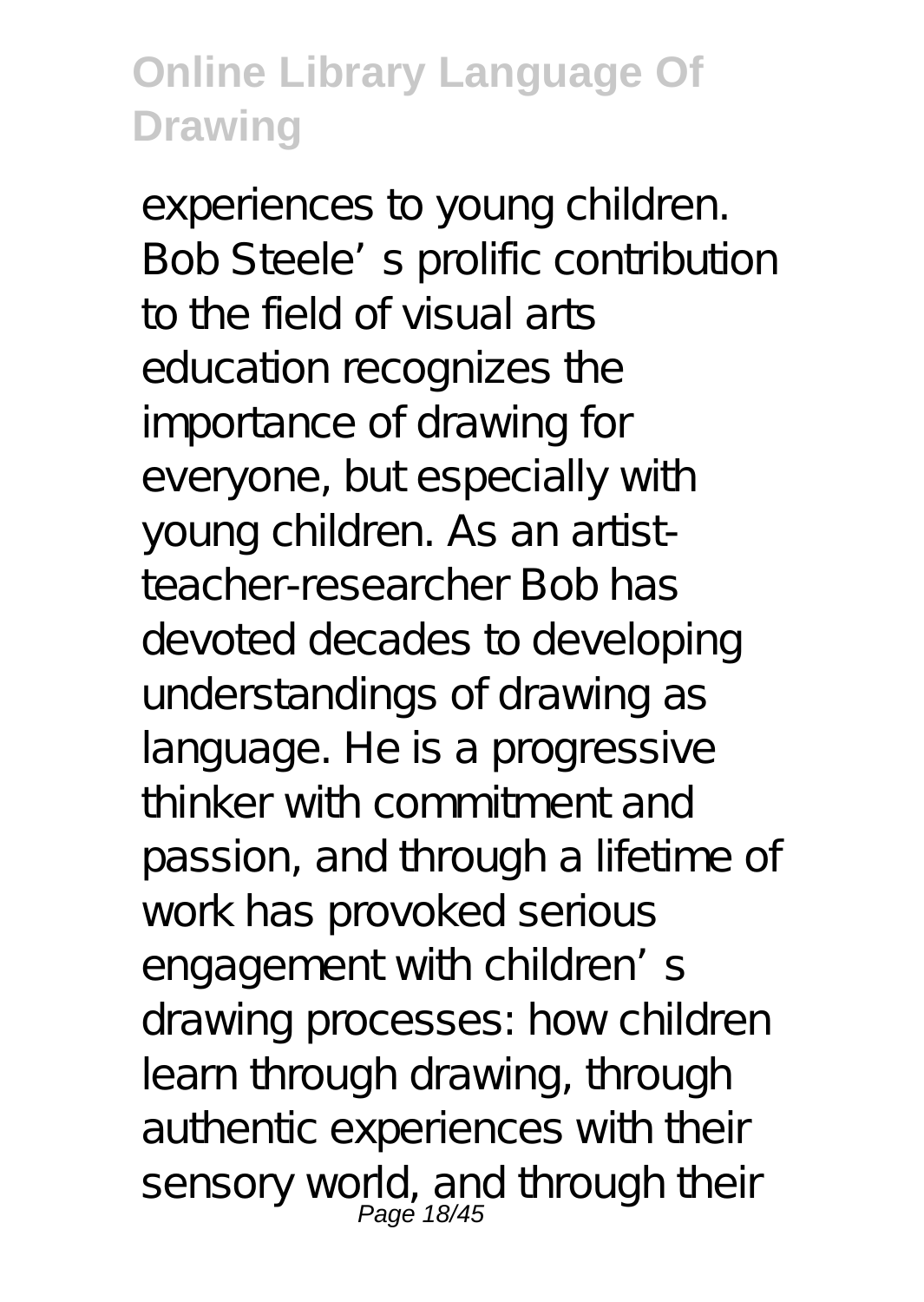intense engagement with stories. In this unique collection we have invited educators and scholars whose work represents the ongoing influence of the ideas and teachings of Bob Steele: what he has brought to the field of art education, early childhood studies, and curriculum studies in general. It traces the history and development of his ideas. The reader is taken through his journey as a young educator in rural Saskatchewan, Canada to significant moments in his teaching and his work. The voices of the contributors offer an insightful alternative into how drawing need not be limited to a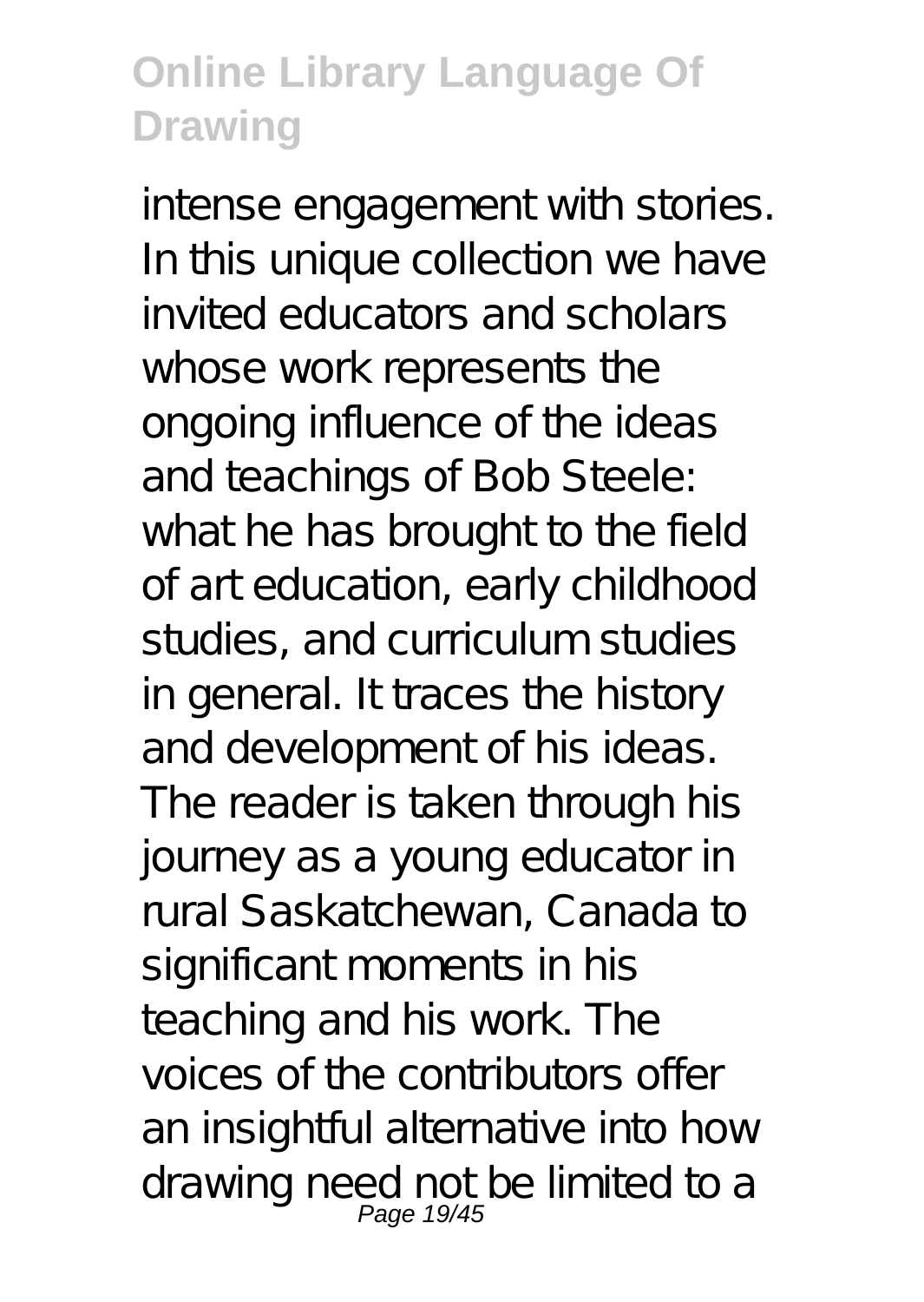particular discipline but can be language of communication; a language that significantly matters in the daily lives and learning not just only for children, but for those who also work with them. We hope this Festschrift inspires you to think about the drawings of children differently and take your understanding to a new level.

As the title suggests, this book explores the concepts of drawing, graphics and animation in the context of coding. In this endeavour, in addition to initiating the process with some historical perspectives on programming languages, it Page 20/45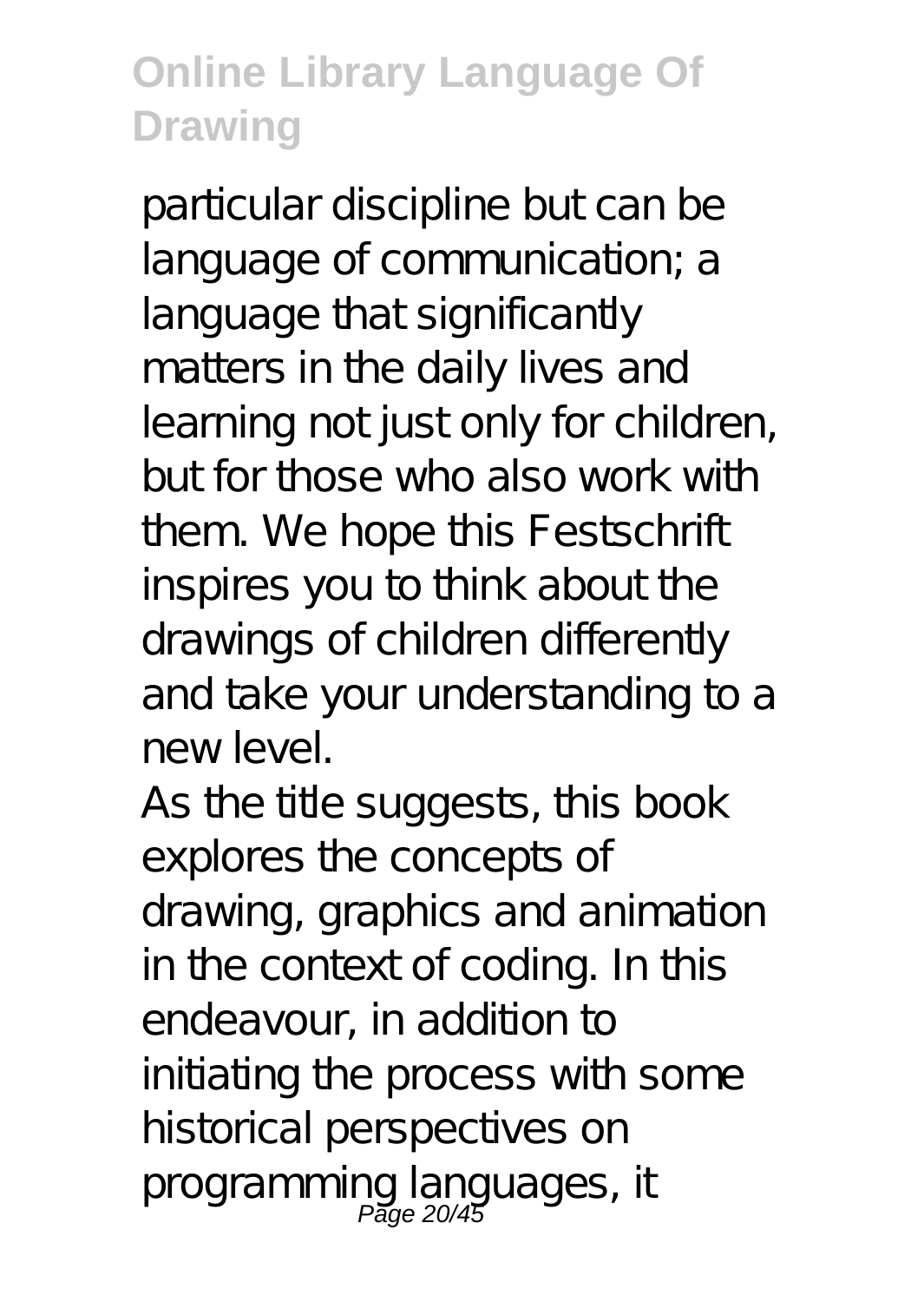prides itself by presenting complex concepts in an easy-tounderstand fashion for students, artists, hobbyists as well as those interested in computer science, computer graphics, digital media, or interdisciplinary studies. Being able to code requires abstract thinking, mathematics skills, spatial ability, logical thinking, imagination, and creativity. All these abilities can be acquired with practice, and can be mastered by practical exposure to art, music, and literature. This book discusses art, poetry and other forms of writing while pondering difficult concepts in programming; it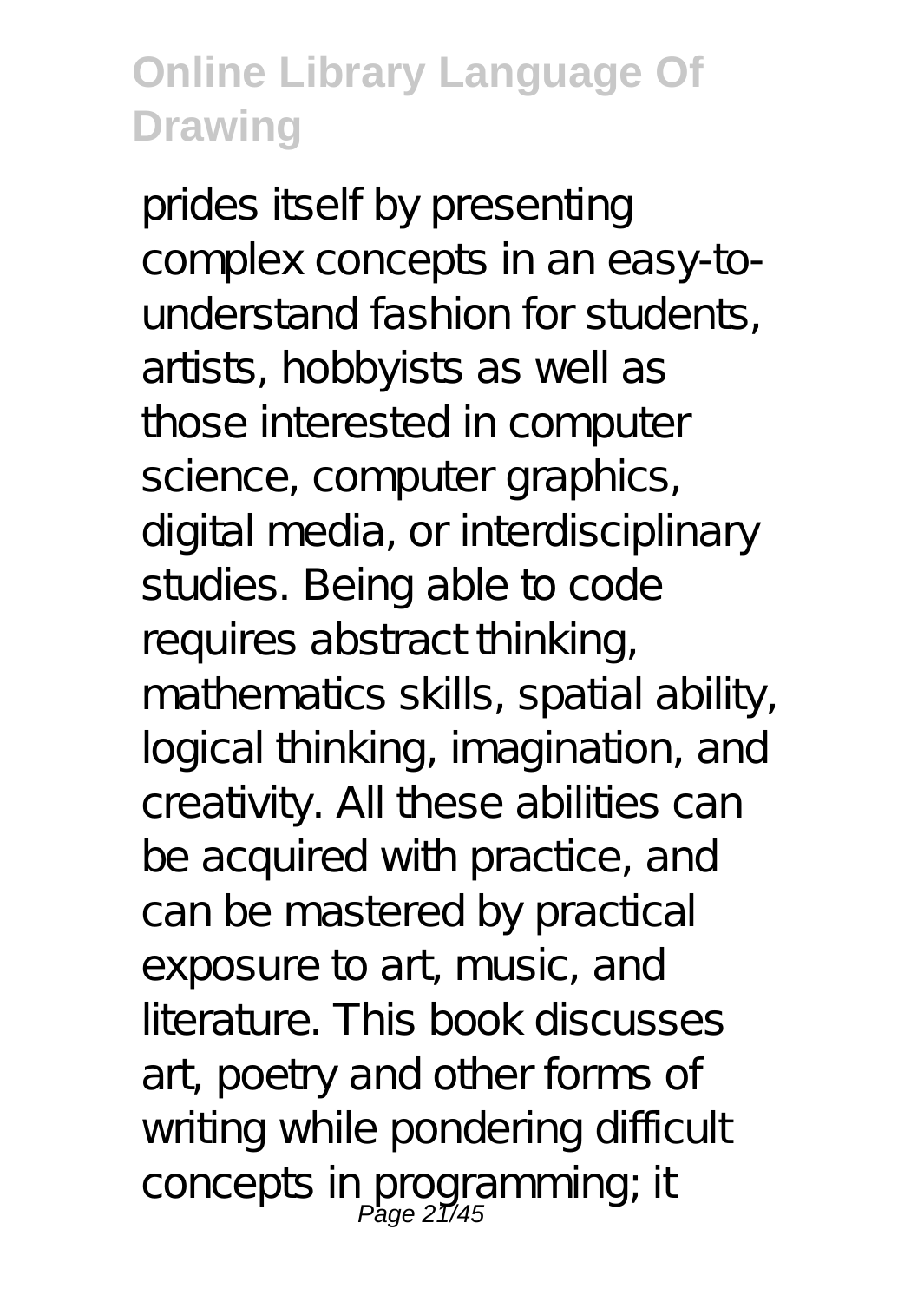looks at how we use our senses in the process of learning computing and programming. Features: · Introduces coding in a visual way  $\cdot$  Explores the elegance behind coding and the outcome · Includes types of outcomes and options for coding Covers the transition from frontof-classroom instruction to the use of online-streamed video tutorials · Encourages abstract and cognitive thinking, as well as creativity The Art of Coding contains a collection of learning projects for students, instructors and teachers to select specific themes from. Problems and projects are aimed at making the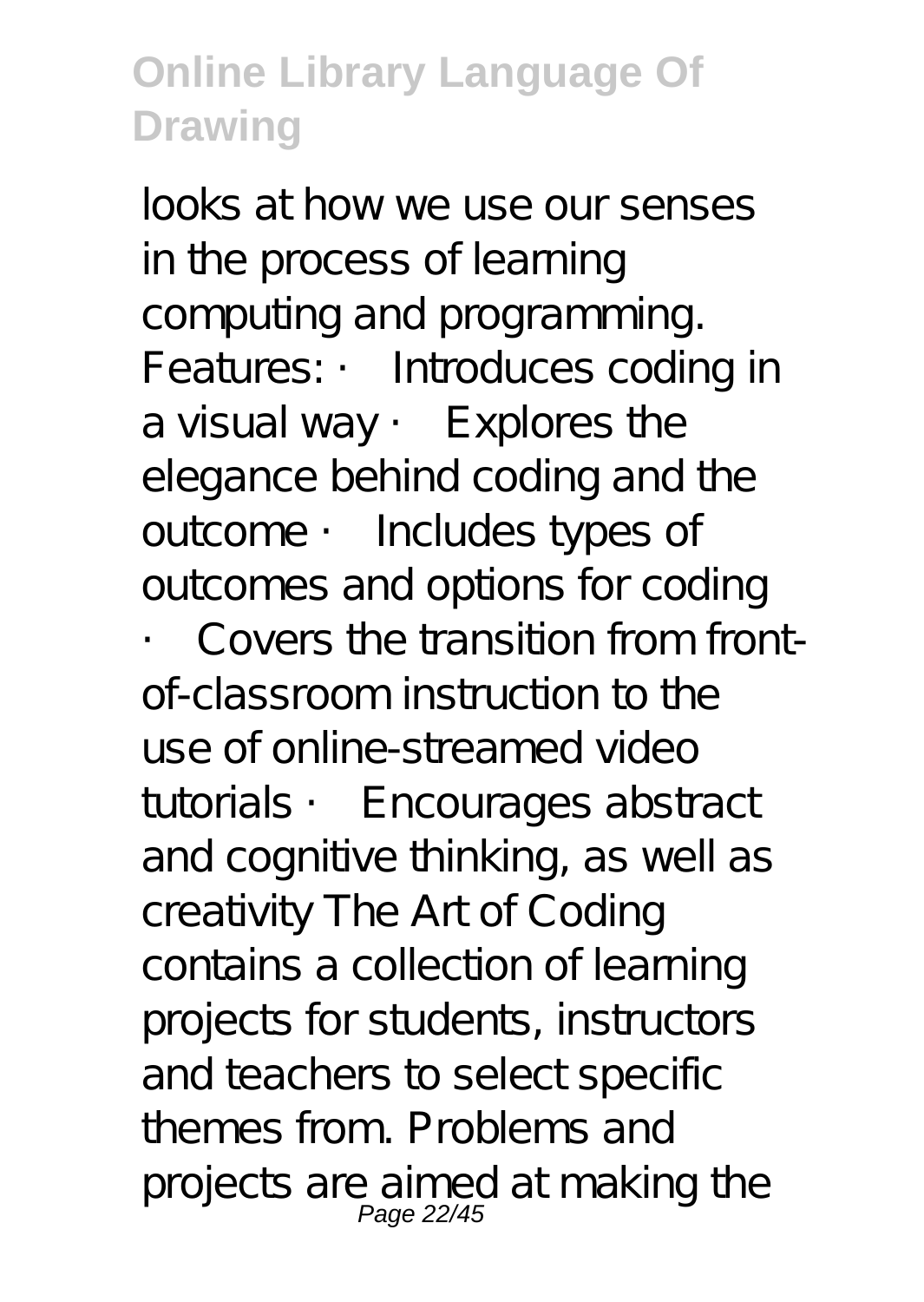learning process entertaining, while also involving social exchange and sharing. This process allows for programming to become interdisciplinary, enabling projects to be codeveloped by specialists from different backgrounds, enriching the value of coding and what it can achieve. The authors of this book hail from three different continents, and have several decades of combined experience in academia, education, science and visual arts.

Contrary to assumptions that drawing is a gift that cannot be learned, this book demonstrates that it is a highly teachable skill. Page 23/45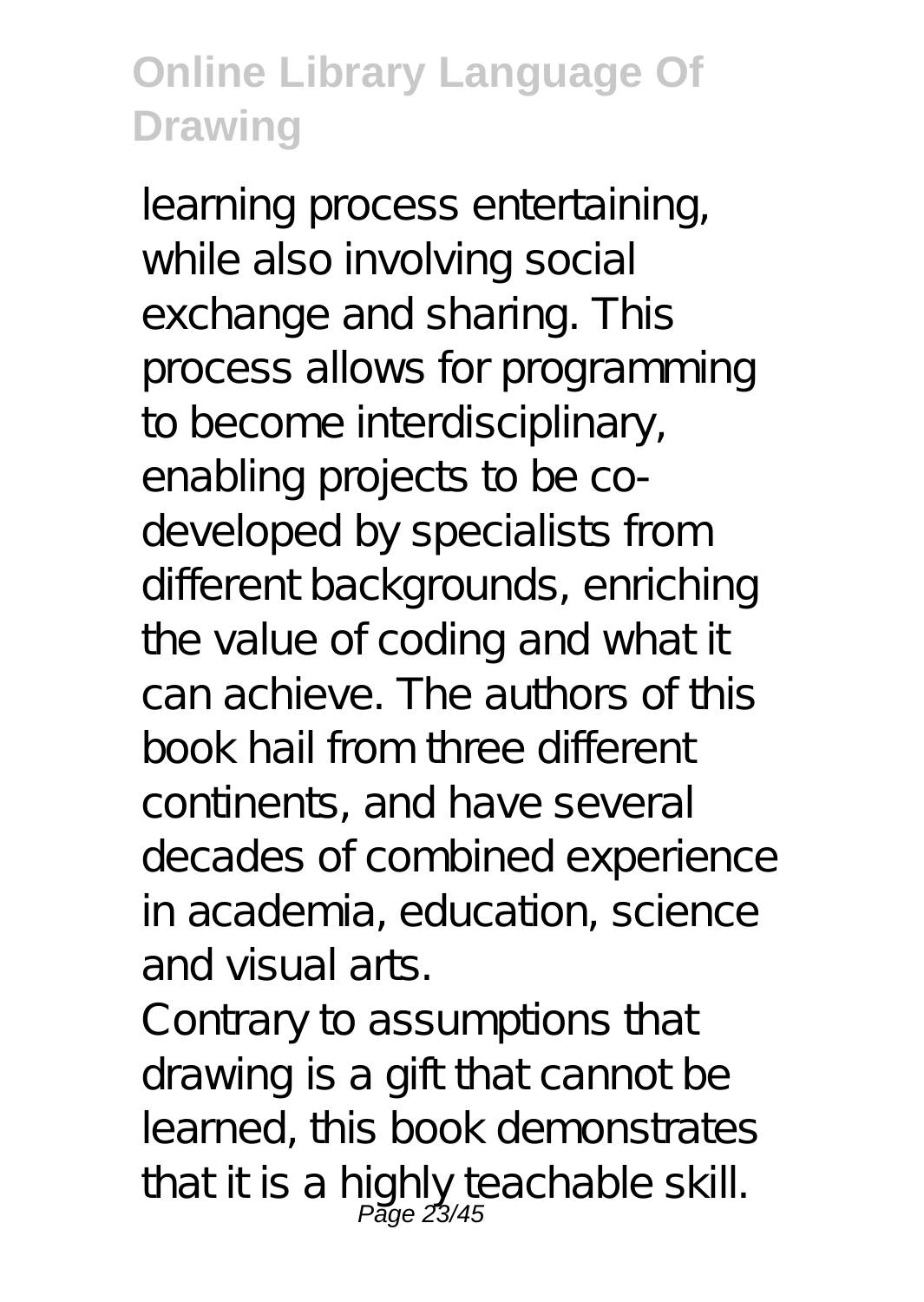As well as instructing the student how to draw, the book also serves as a visual handbook for artists and designers who need to express ideas through drawing. Each chapter addresses a key topic in drawing method and theory in order to improve technique and understanding. Issues such as perspective and the manipulation of tones and marks to make 3-D forms are tackled in a simple and direct way, with a wealth of drawings by the great masters of the medium, in addition to diagrams and tables. Each section also offers ways for the student to put into practice the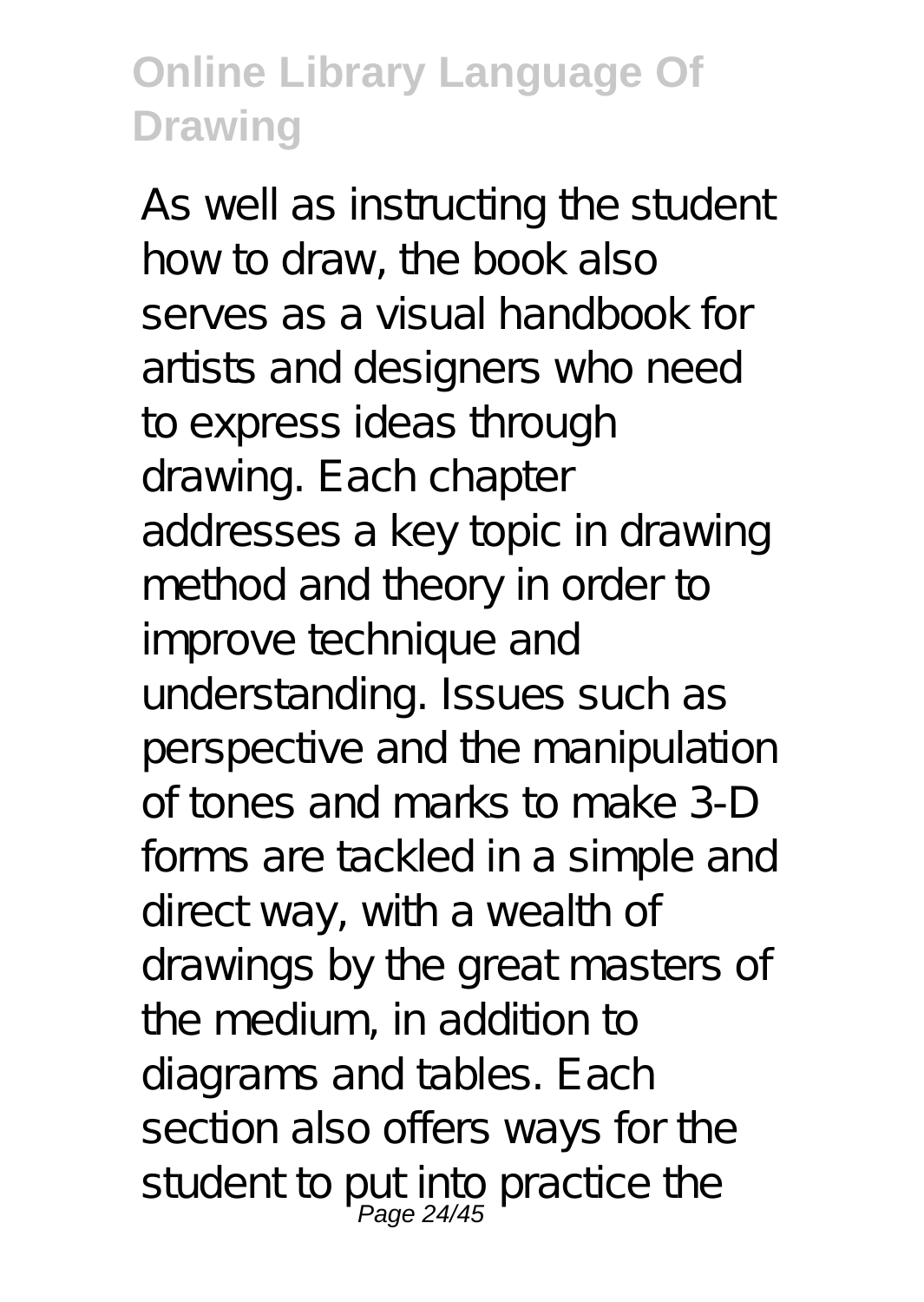ideas and concepts discussed. These 'Ideas to Explore' range from practical exercises in drawing to the selection of drawing surfaces (such as paper) and subjects to discovering ways of thinking. A book about the shadow side of writing, with asemic art by Mirtha Dermisache, Jean Dubuffet, Brion Gysin, Susan Hiller, Henri Michaux and more Looking at the rich tradition of art, from the early 20th century to the present, in which writing sheds its communicative function and pursues the inarticulable, Writing by Drawingexplores the fertile tension between the semantic Page 25/45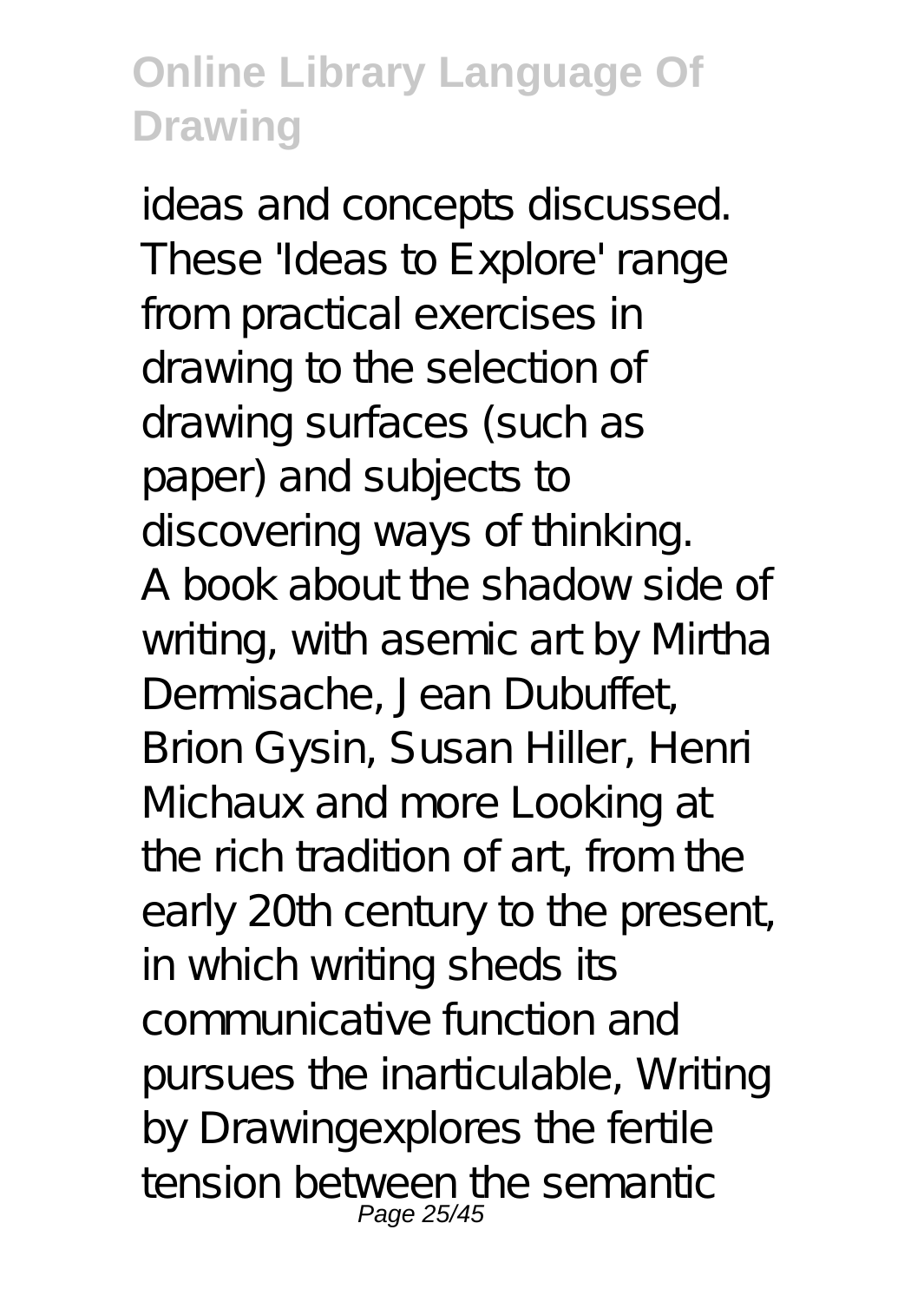and the uncharted territory of automatism, mark-making and scribbles--the "asemic." Artists include: Douglas Abdell, Vincenzo Accame, Rosaire Appel, Tchello d'Barros, Gianfranco Baruchello, Tomaso Binga, Irma Blank, Nick Blinko, Alighiero Boetti, Marcia Brauer, Frédéric Bruly Bouabré, Elijah Burgher, Axel Calatayud, Gaston Chaissac, Laura Cingolani, Guy de Cointet, Aloï se Corbaz, Dadamaino, Betty Danon, Hanne Darboven, Michel Dave, Michael Dean, Mirtha Dermisache, Emmanuel Derriennic, Jean Dubuffet, Giordano Falzoni, León Ferrari, Chiara Fumai, Pepe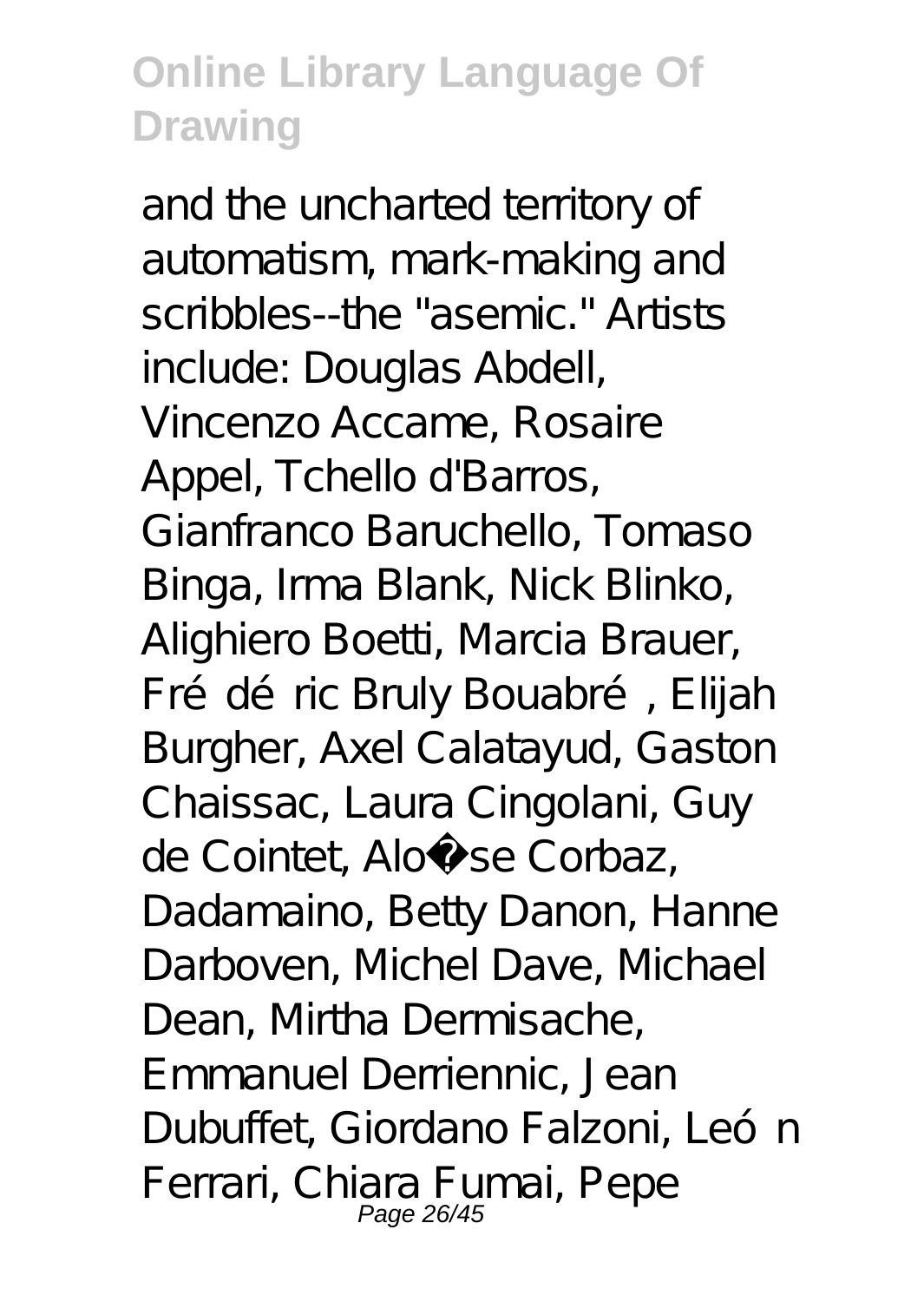Gaitán, Jill Galliéni, Ryan Gander, Anne-Marie Gbindoun, Marco Giovenale, Rafael González, Giorgio Griffa, Mariangela Guatteri, Gustav, Elisabetta Gut, Brion Gysin, Ana Hatherly, Emma Hauck, Takanori Herai, Joseph Heuer, Susan Hiller, Steffani Jemison, Carlo Keshishian, Henri Michaux, Miriam Midley, Bruno Munari and more.

A Survey of Drawing : the Primary Means of Expression An Exploration of the Language of Drawing Rubens and the Eloquence of **Drawing** 10th Anniversary Edition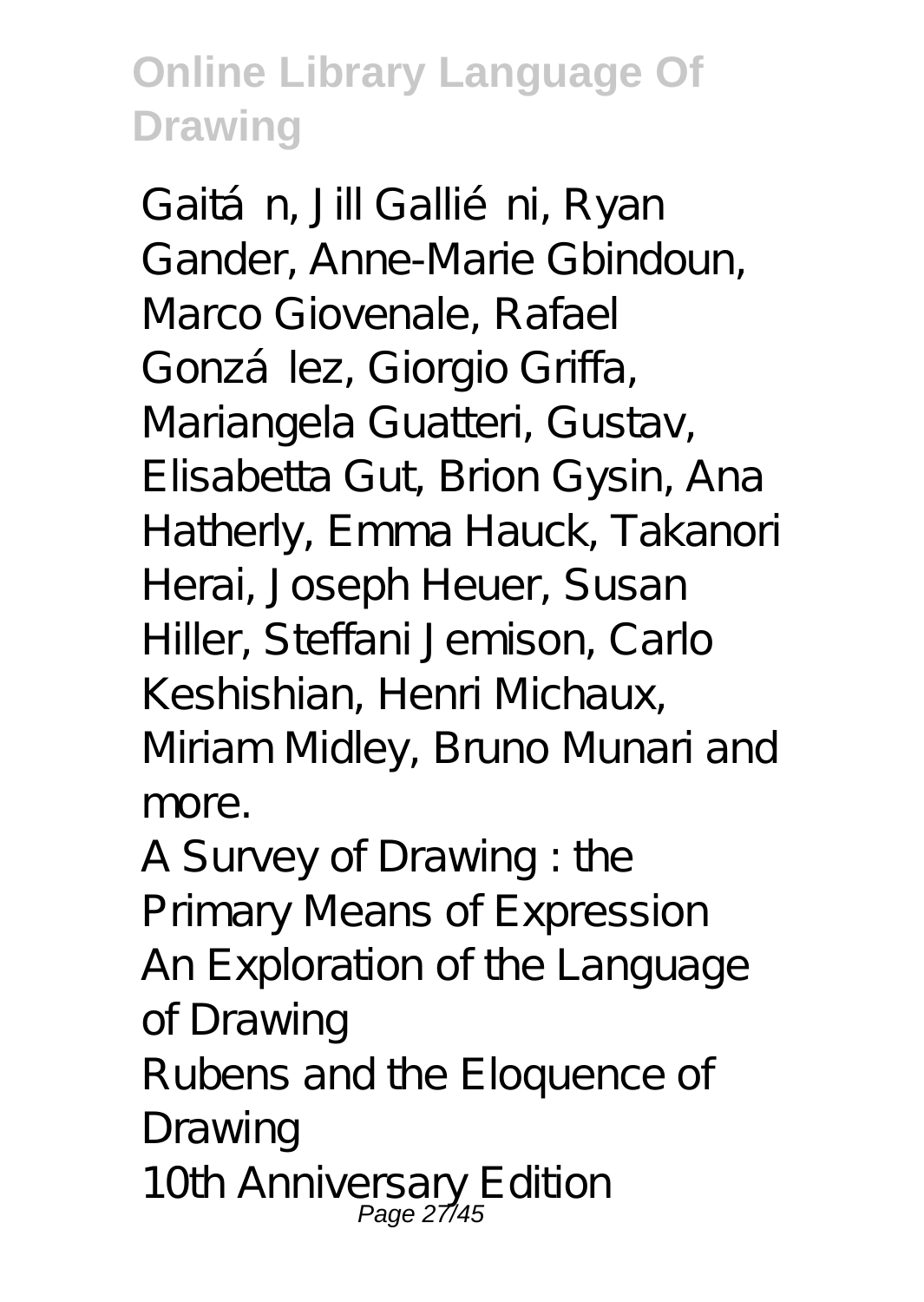FORCE: Dynamic Life Drawing The Language of Flowers Coloring Book

*Seriously addictive pocket drawing book packed with fashion items to colour or create. Build your own new collection or create multiple variations on a theme like a real trainee fashion designer. The handy pocket size enables doodlers to doodle anywhere -- on a car journey or on a train or plane -- or even waiting at the bus stop! Rubens and the Eloquence of Drawing re-examines the early graphic practice of the preeminent northern Baroque painter Peter Paul Rubens (Flemish, 1577–1640) in light*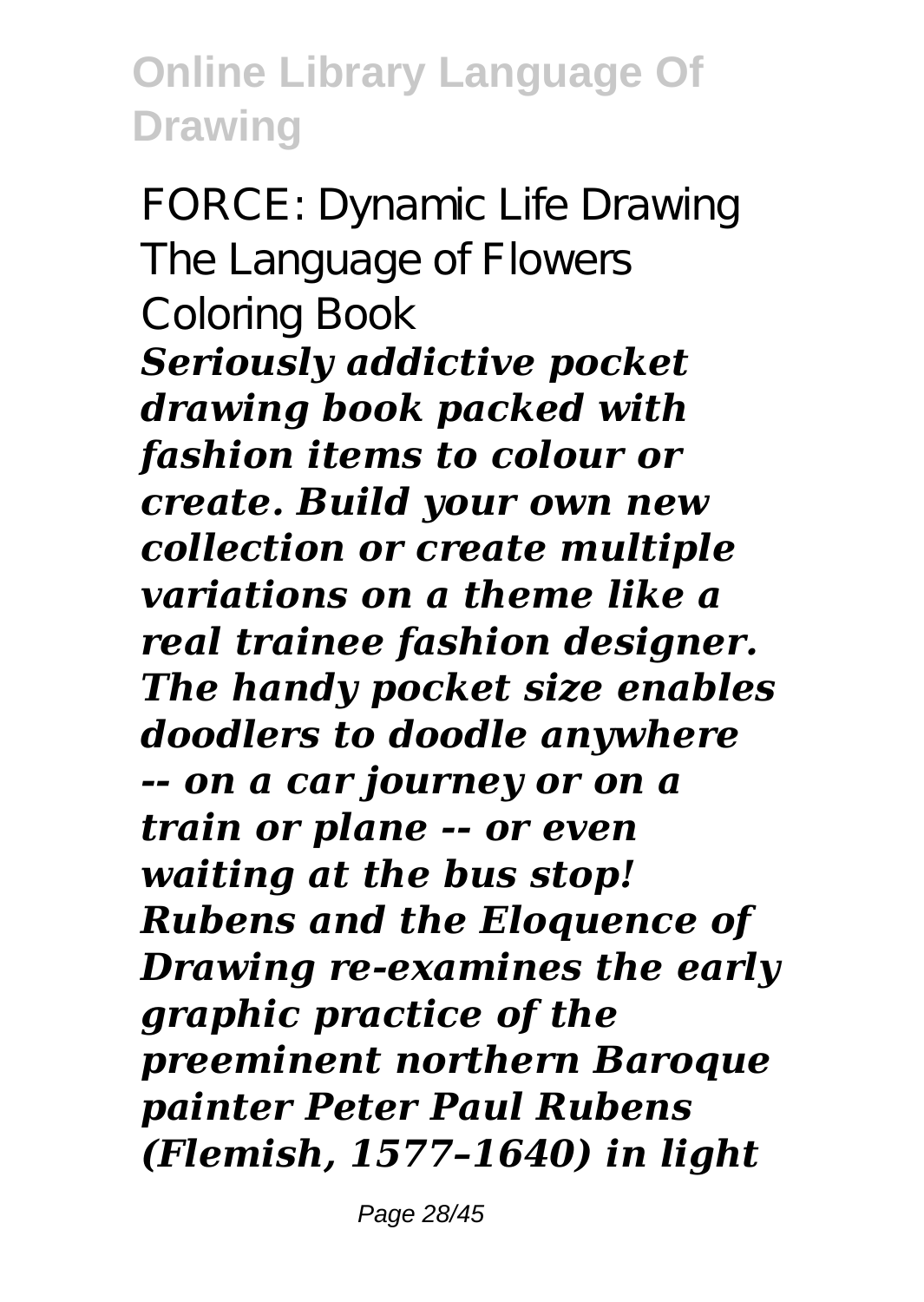*of early modern traditions of eloquence, particularly as promoted in the late sixteenth- and early seventeenth-century Flemish, Neostoic circles of philologist, Justus Lipsius (1547–1606). Focusing on the roles that rhetorical and pedagogical considerations played in the artist's approach to disegno during and following his formative Roman period (1600–08), this volume highlights Rubens's high ambitions for the intimate medium of drawing as a primary site for generating meaningful and original ideas for his larger artistic enterprise. As in the Lipsian realm of writing personal* Page 29/45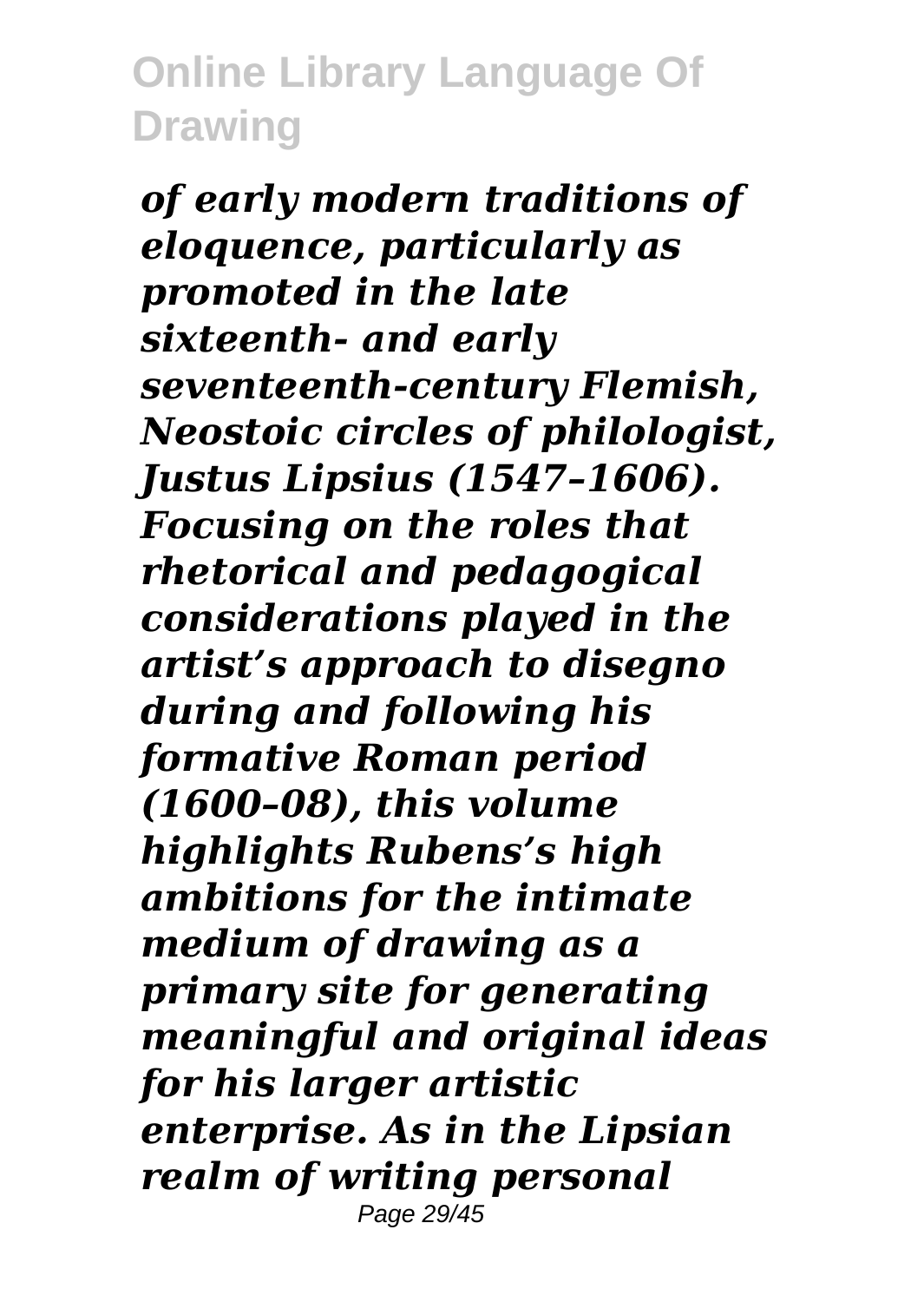*letters – the humanist activity then described as a cognate activity to the practice of drawing – a Senecan approach to eclecticism, a commitment to emulation, and an Aristotelian concern for joining form to content all played important roles. Two chapter-long studies of individual drawings serve to demonstrate the relevance of these interdisciplinary rhetorical concerns to Rubens's early practice of drawing. Focusing on Rubens's Medea Fleeing with Her Dead Children (Los Angeles, Getty Museum), and Kneeling Man (Rotterdam, Museum Boijmans Van Beuningen), these close-*Page 30/45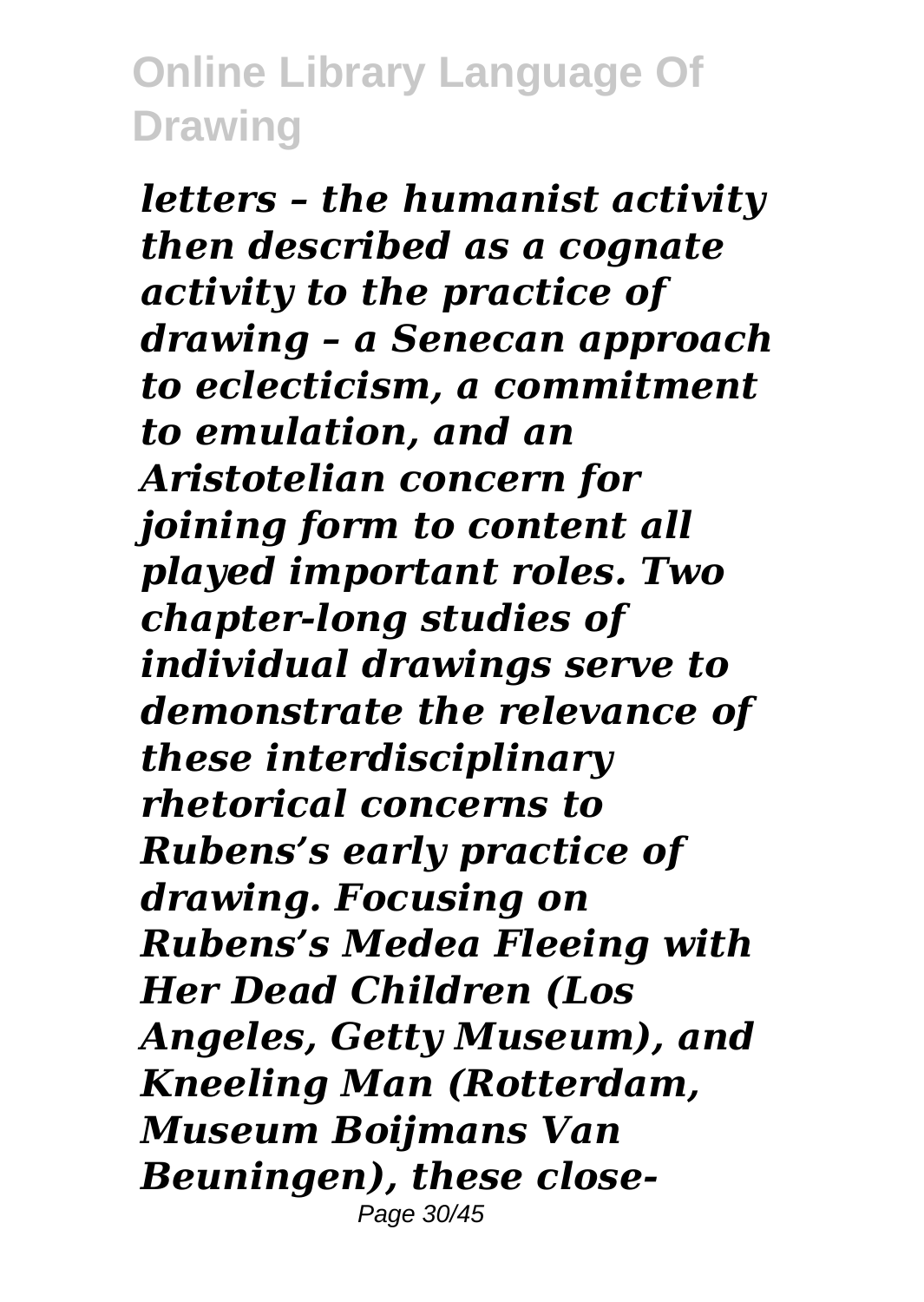*looking case studies demonstrate Rubens's commitments to creating new models of eloquent drawing and to highlighting his own status as an inimitable maker. Demonstrating the force and quality of Rubens's intellect in the medium then most associated with the closest ideas of the artist, such designs were arguably created as more robust pedagogical and preparatory models that could help strengthen art itself for a new and often troubled age.*

*The Big Yellow Drawing Book teaches the basic principles of drawing through cartooning and has been in continuous print since 1974. It is widely* Page 31/45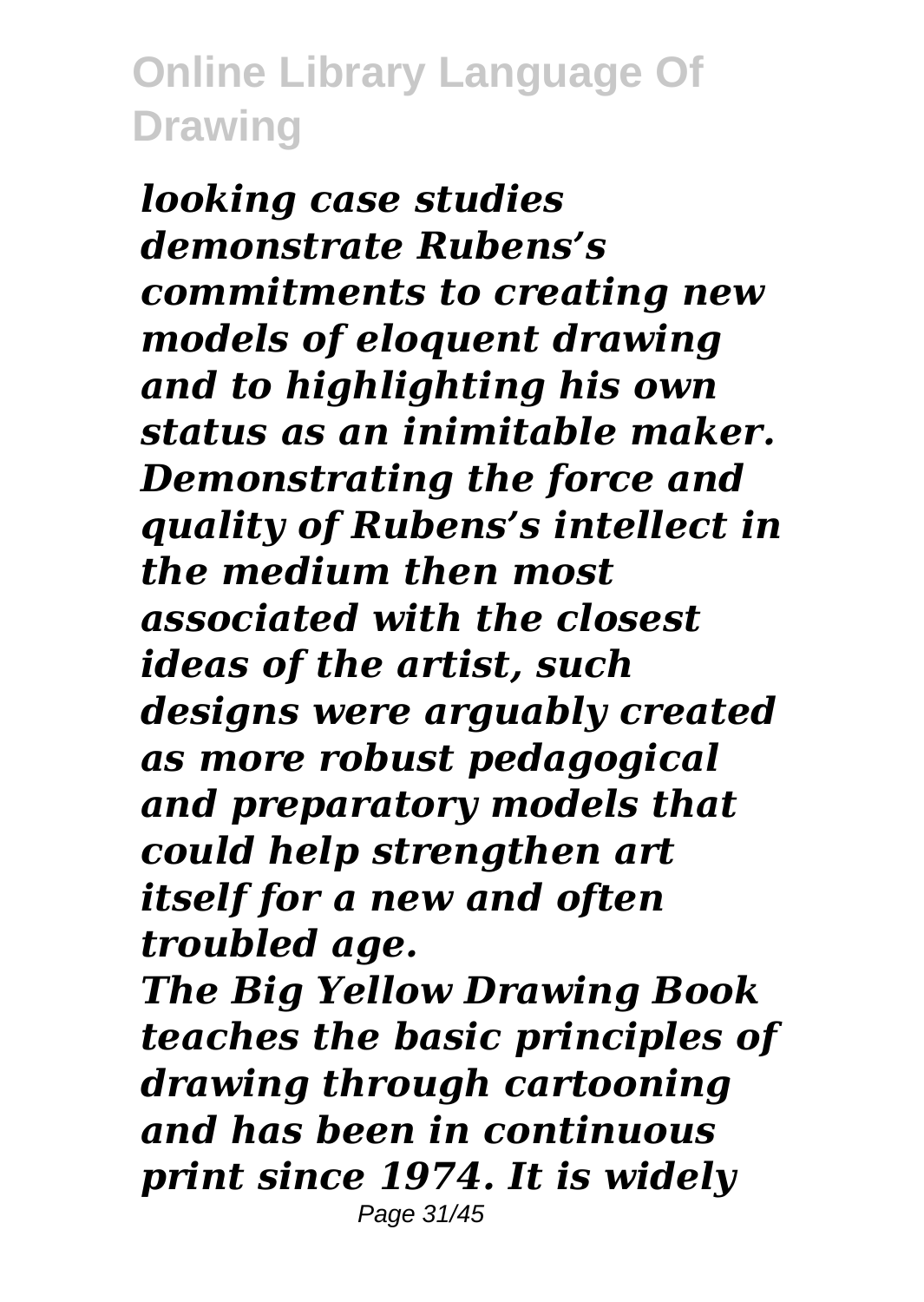*considered to be the best "learn to draw" instructional book available on the market today.*

*The Language of the Nude: Four Centuries of Drawing the Human Body accompanies a show of 56 drawings in the Crocker Art Museum, Sacramento. This is a unique collection including examples of all the chronological, thematic and stylistic developments over several centuries. Art as Language Little Children's Colouring Book*

*The painter's modes of expression*

*Poppy and Sam's Step-By-Step Drawing Book*

Page 32/45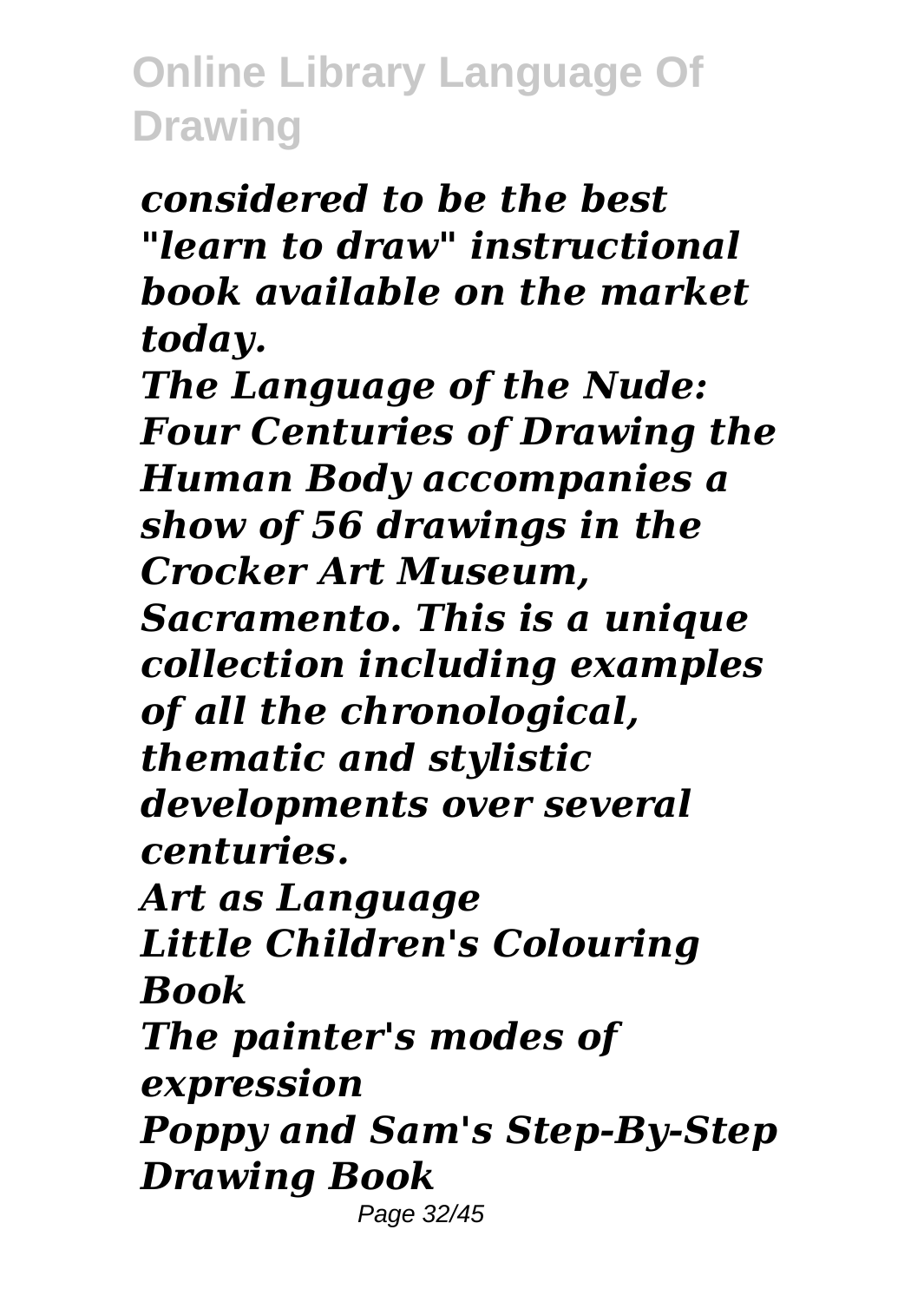#### *Four Centuries of Drawing the Human Body*

#### *The Language of Drawing and Painting*

*Traces the life of artist Keith Haring, from his childhood love of drawing to his meteoric rise to fame, with a focus on his concern for children, humanity, and disregard for the established art world. A bright and friendly first colouring book for little ones, with simple objects to colour on every page. The backgrounds are already coloured in, so little children can focus on the exciting parts. In this book the author has presented a coomprehensive*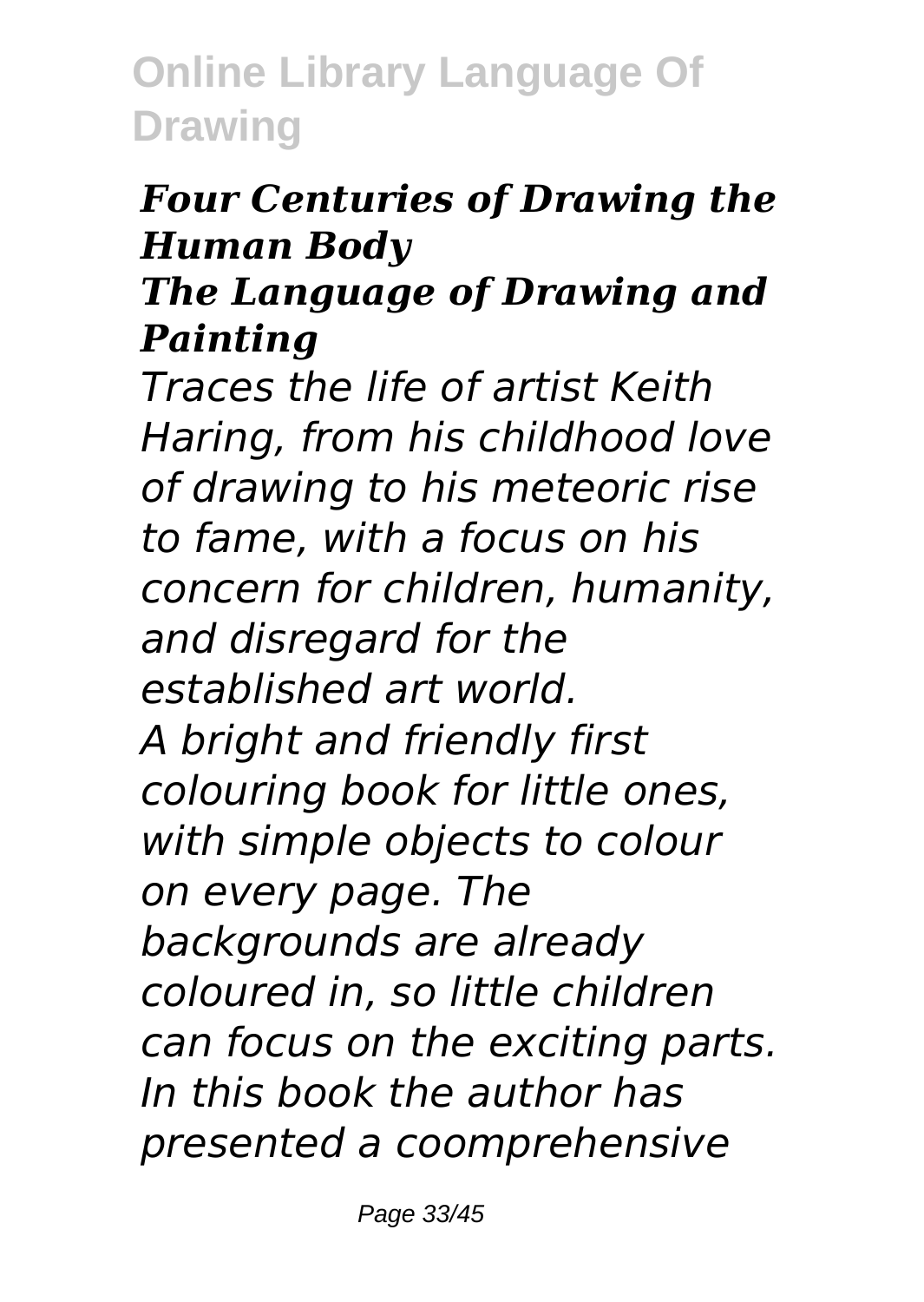*survey of the art of drawing, and asserts that drawing is far more than the sum of a work's material - it is a powerful means of visual exploration. The works in The Drawing Book, by artists, architects, sculptors, scientists, filmmakers and thinkers of all descriptions, attest to the versatility and immediacy of drawing. From first thoughts to finely wrought, elaborate artworks, from the lightest sketch in pencil to bold, gallerywall installations, the medium is shown as an essential vehicle for creativity. The recent prominence of artists such as Louise Bourgeois, Eva*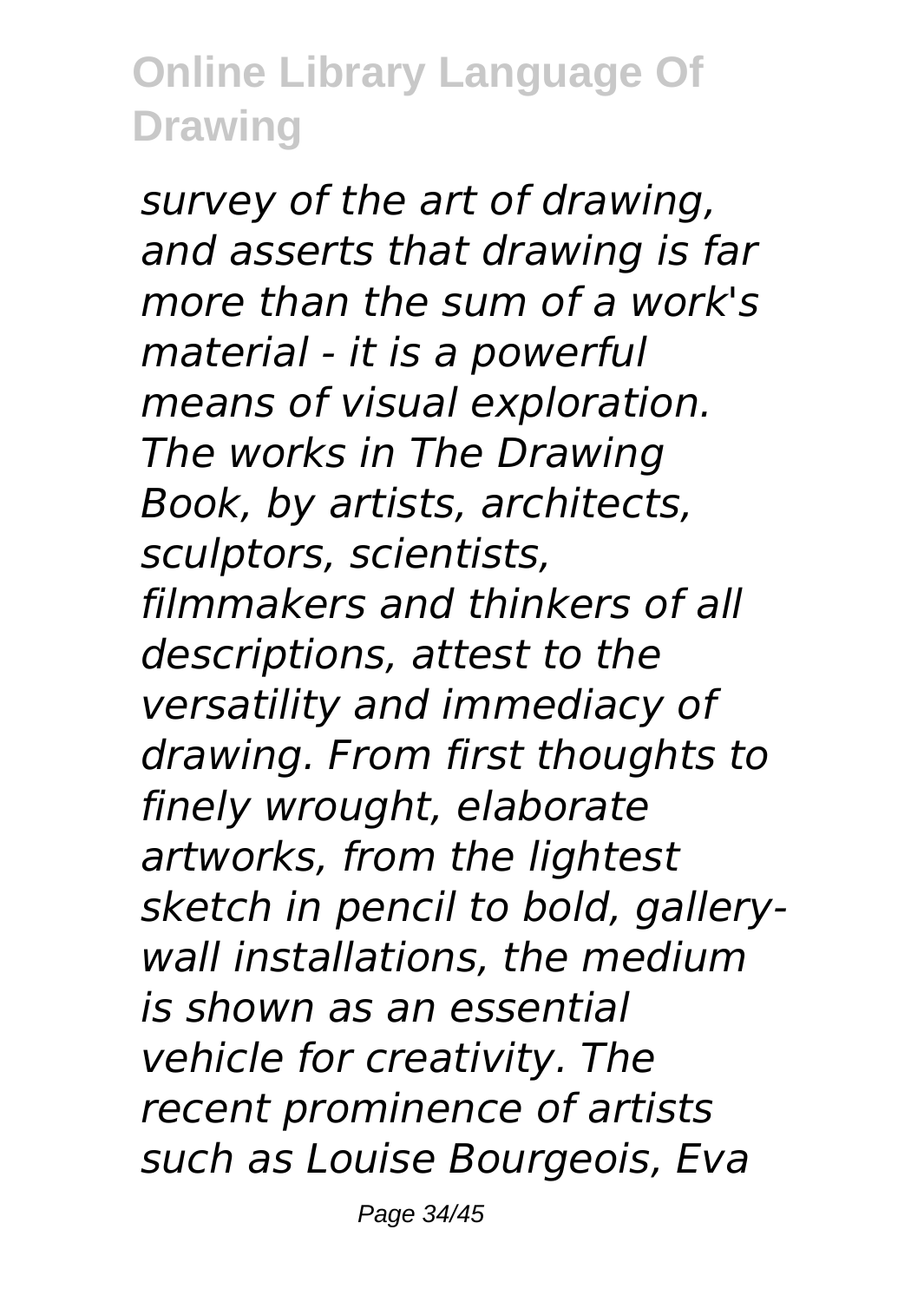*Hesse, Chris Ofili, Rachel Whiteread, Ellen Gallagher, and a host of others who use drawing as a final means of expression, is addressed in both the works shown and essays by curators Kate Macfarlane and Katharine Stout, and art historian Charles Darwent. The Drawing Book takes us on a journey through five themes -- measurement, nature, the city, dreams, and the body. Each is richly illustrated with a diverse range of images, from the old masters -- Leonardo da Vinci, Botticelli, Dürer -- through great Modernist pieces by Rodin, Picasso, Matisse, and on*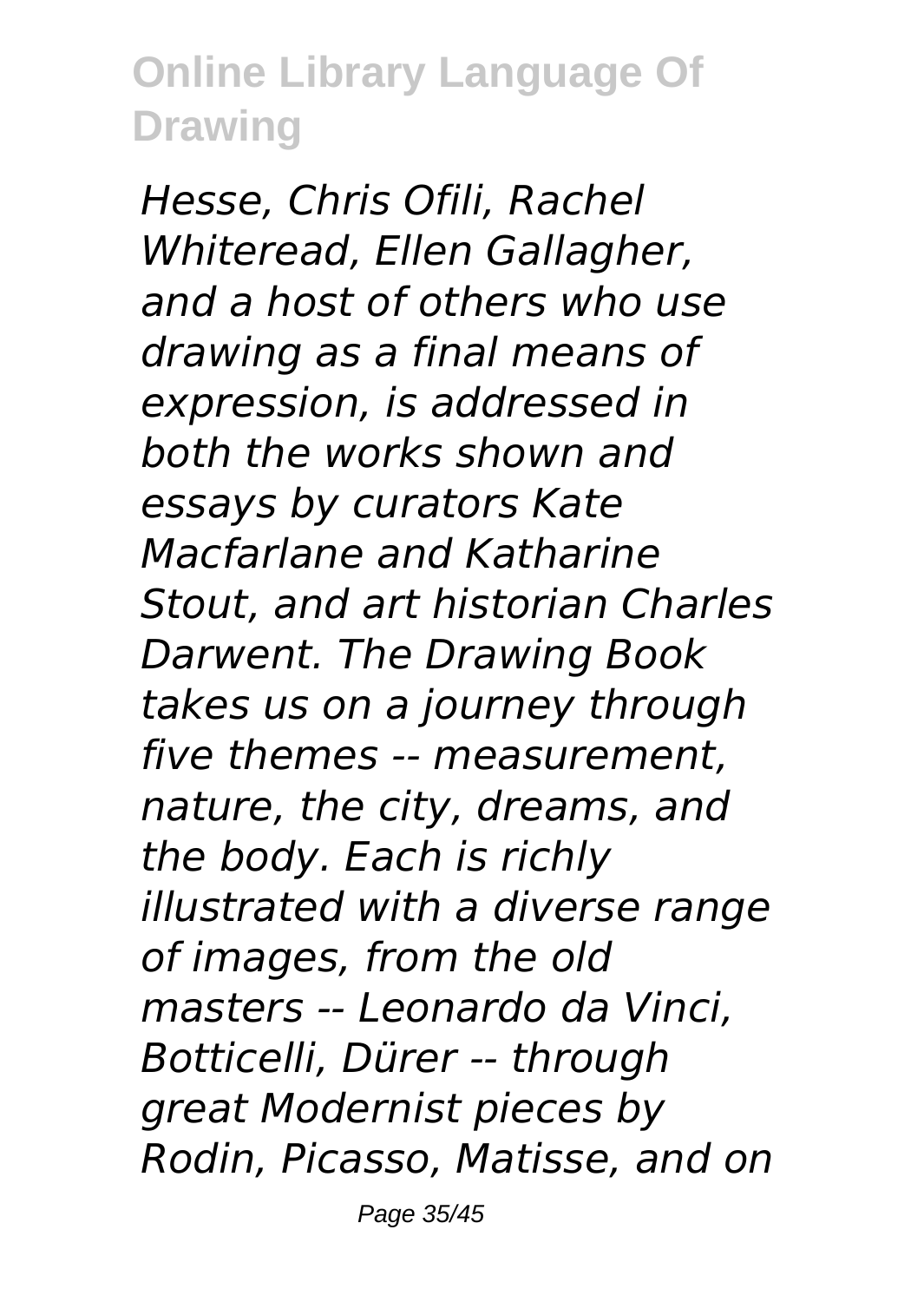*to the contemporary artists who are reviving drawing today. A new and unique approach to an age old medium.*

*The Language of Drawing From an Artists Viewpoint The Language of Drawing, Graphics, and Animation Learning the Basic Elements The Big Yellow Drawing Book The Boy who Just Kept Drawing A collection of essays by that reveal a provocative agenda for the field, analysing the latest work on creativity, education, and thinking from a variety of perspectives. An essential*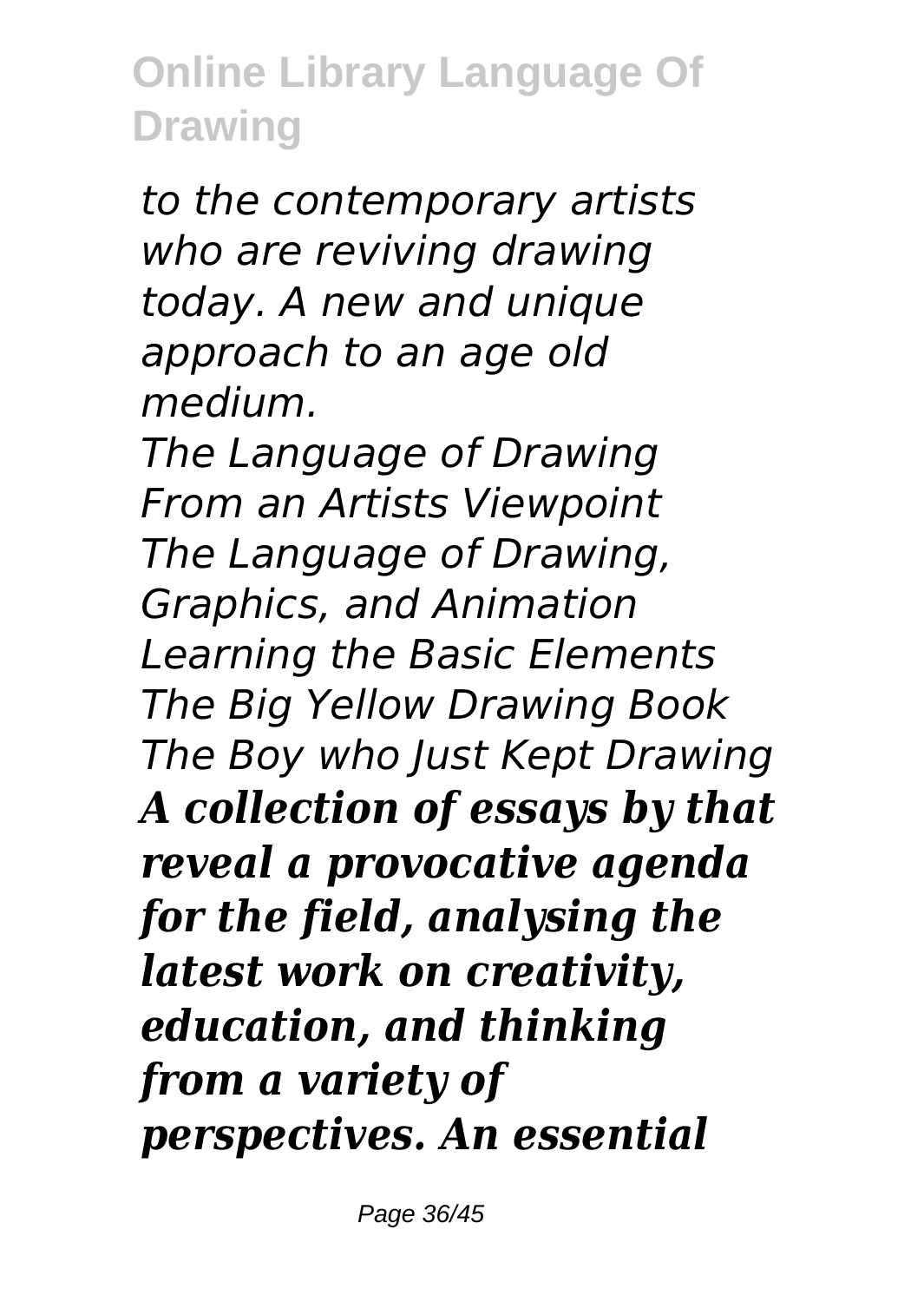*resource for artists, scientists, designers, and engineers, this volume offers consolidation, discussion, and guidance for a previously fragmented discipline. The idiosyncratic curriculum from the Professor of Interdisciplinary Creativity will teach you how to draw and write your story Hello students, meet Professor Skeletor. Be on time, don't miss class, and turn off your phones. No time for introductions, we start drawing right away. The goal is more rock, less talk, and* Page 37/45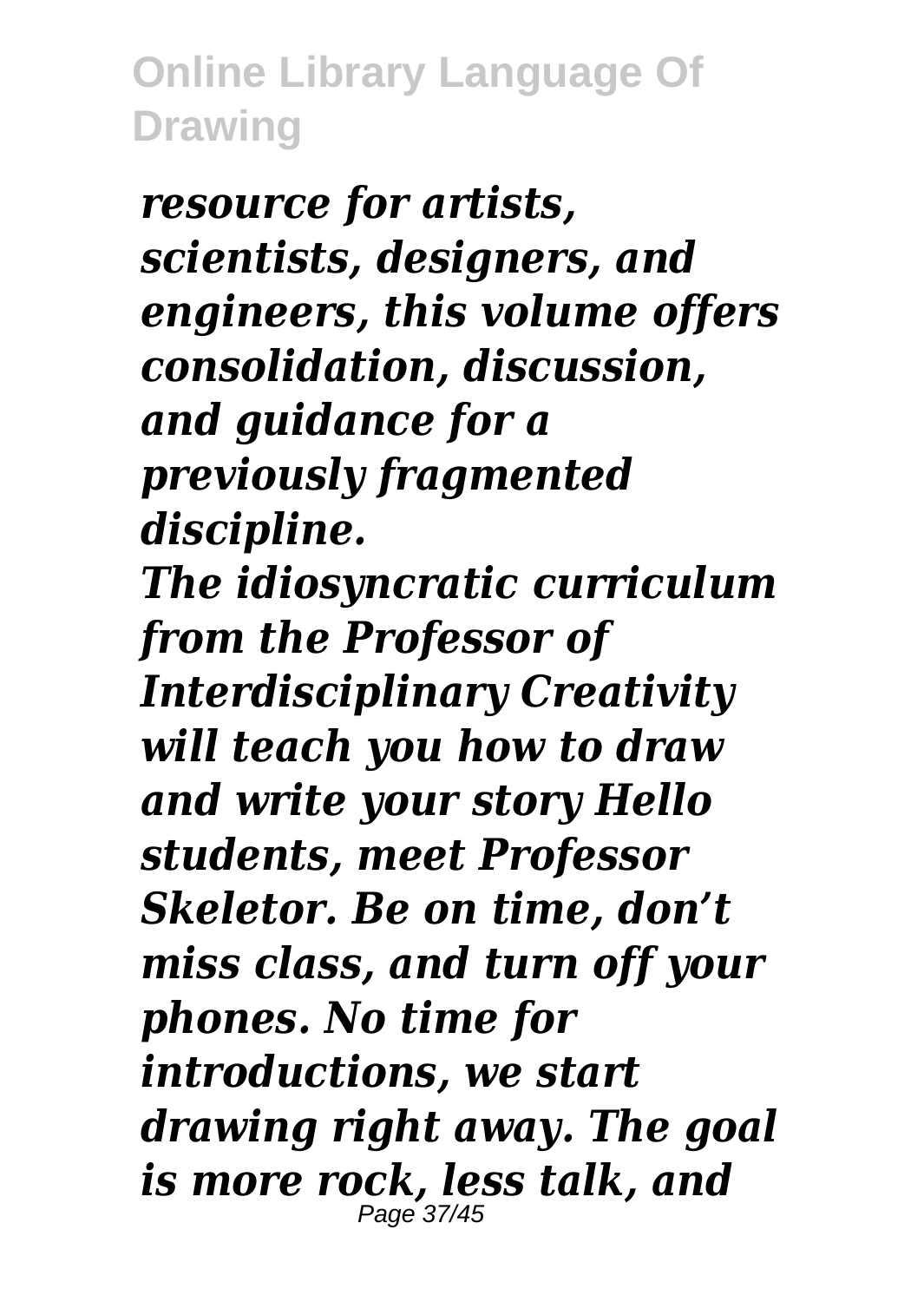*we communicate only through images. For more than five years the cartoonist Lynda Barry has been an associate professor in the University of Wisconsin–Madison art department and at the Wisconsin Institute for Discovery, teaching students from all majors, both graduate and undergraduate, how to make comics, how to be creative, how to not think. There is no academic lecture in this classroom. Doodling is enthusiastically encouraged. Making Comics is the follow-*Page 38/45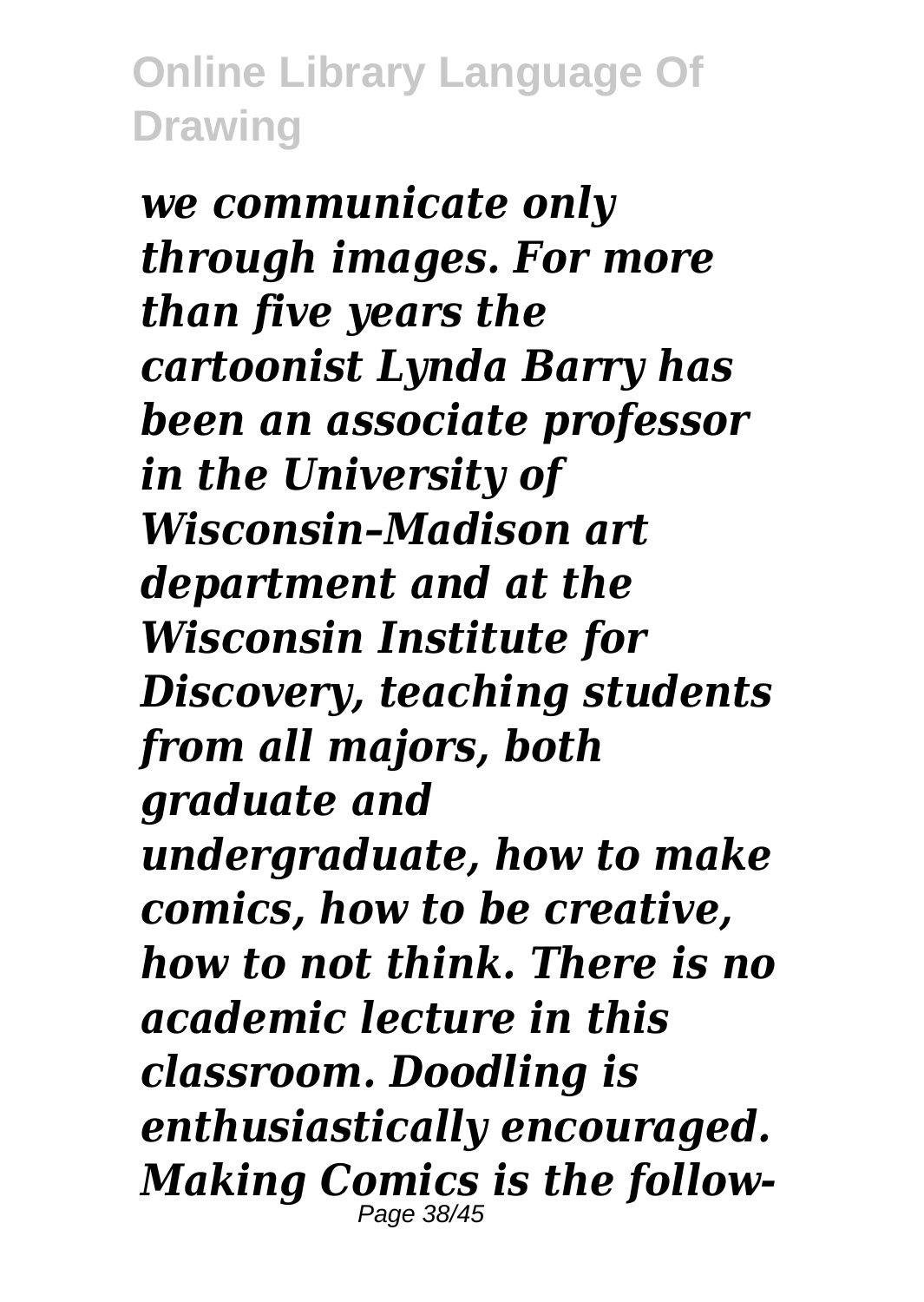*up to Barry's bestselling Syllabus, and this time she shares all her comicsmaking exercises. In a new hand-drawn syllabus detailing her creative curriculum, Barry has students drawing themselves as monsters and superheroes, convincing students who think they can't draw that they can, and, most important, encouraging them to understand that a daily journal can be anything so long as it is hand drawn. Barry teaches all students and believes everyone and* Page 39/45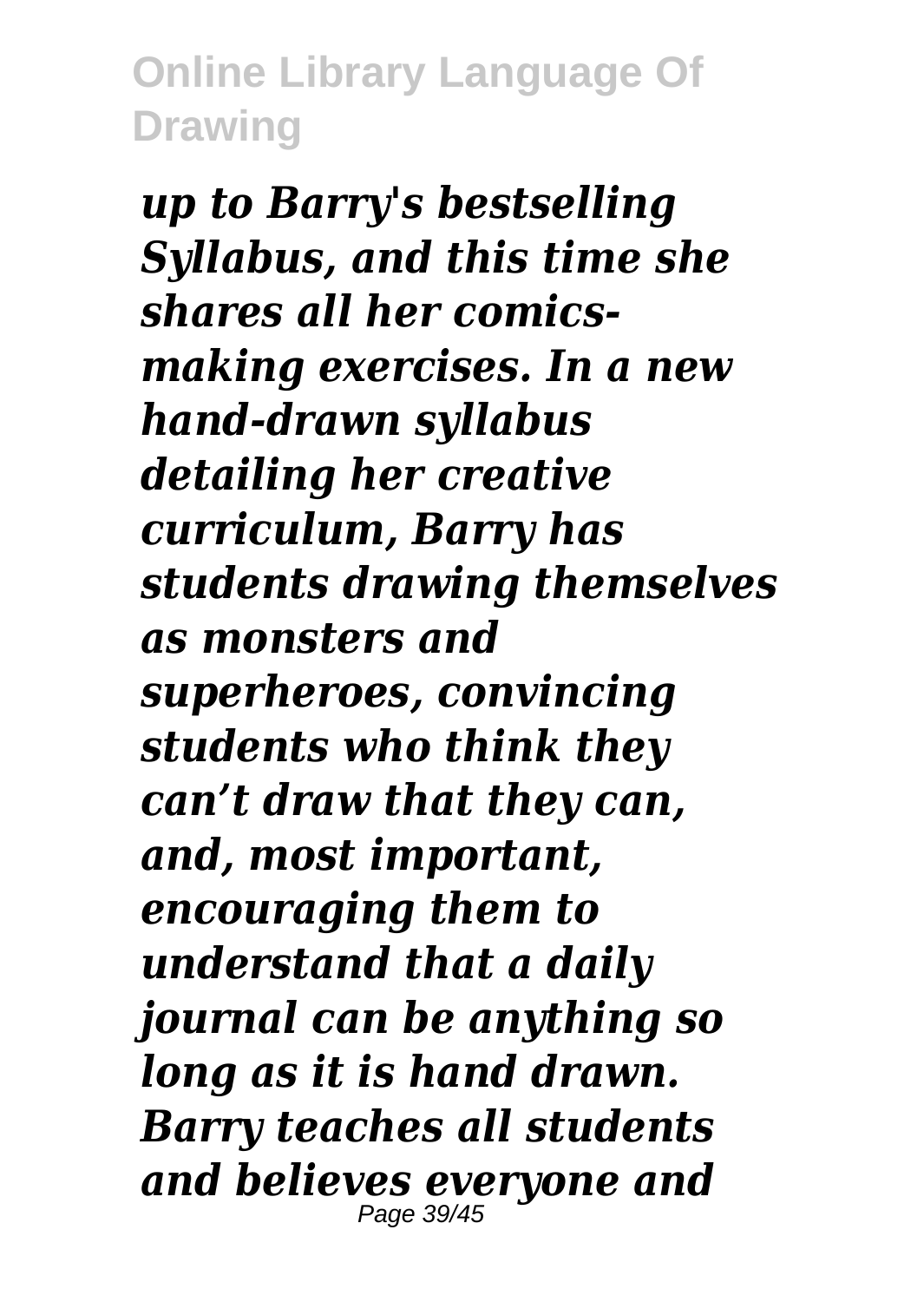*anyone can be creative. At the core of Making Comics is her certainty that creativity is vital to processing the world around us. The many people who long to draw?but feel too intimidated to try?will rejoice at the wonderful first entry in this brand-new creative series. Written by arts educator Steven Aimone, it's packed with solid, friendly, hands-on instruction, as well as inspiring images, and backed by the trusted AARP name. Aimone teaches an accessible style called* Page 40/45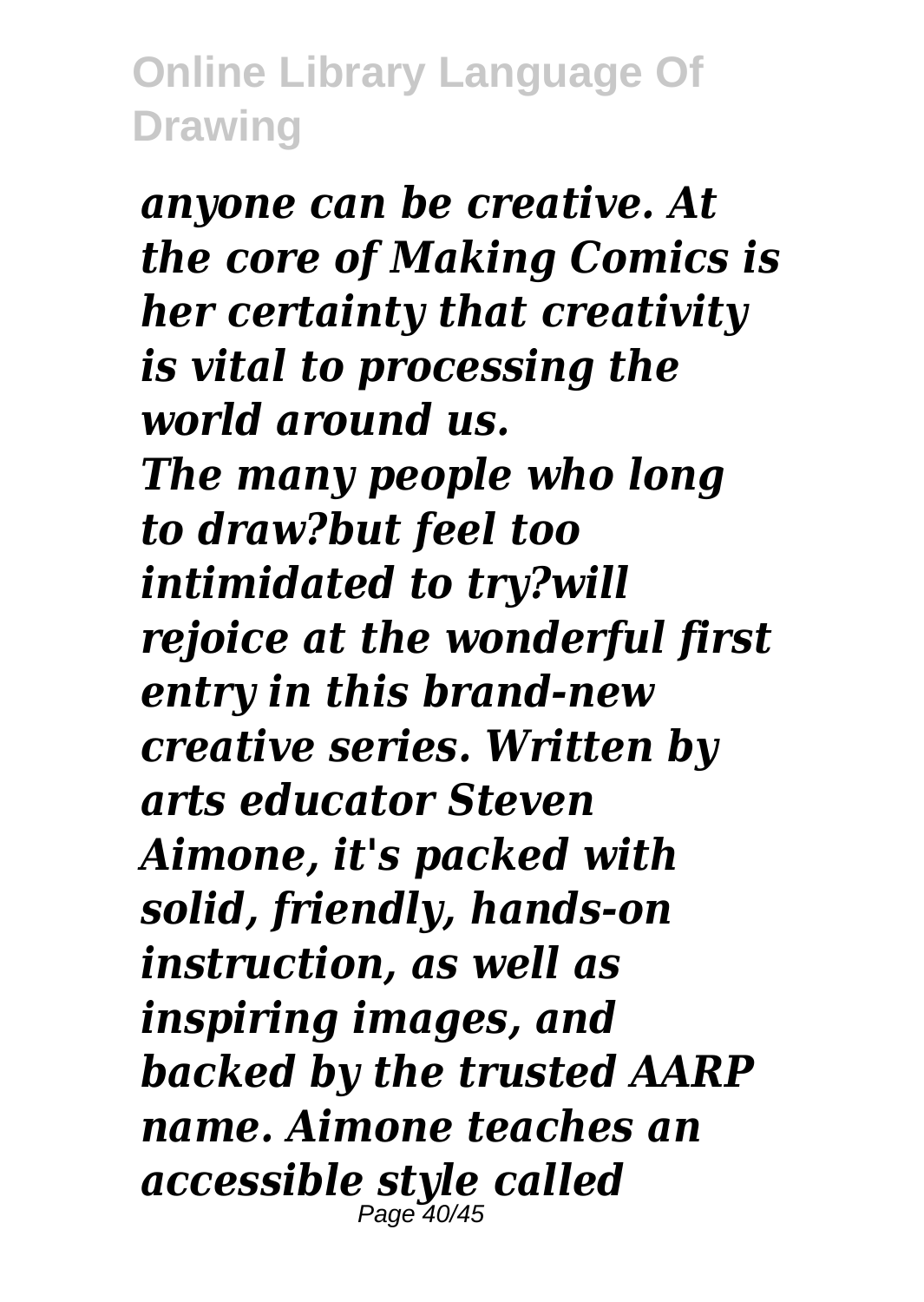*expressive drawing that emphasizes line and mark, rather than rendering a specific object, which for many people, can create barriers to self-expression. Exercises start off simple and quick, encouraging readers to work on instinct and feeling, while the later ones focus on detail and refinement. The book features hundreds of images of work by well-known artists from Debuffet to Jim Dine?and each chapter includes a profile of someone who came to drawing late in life and* Page 41/45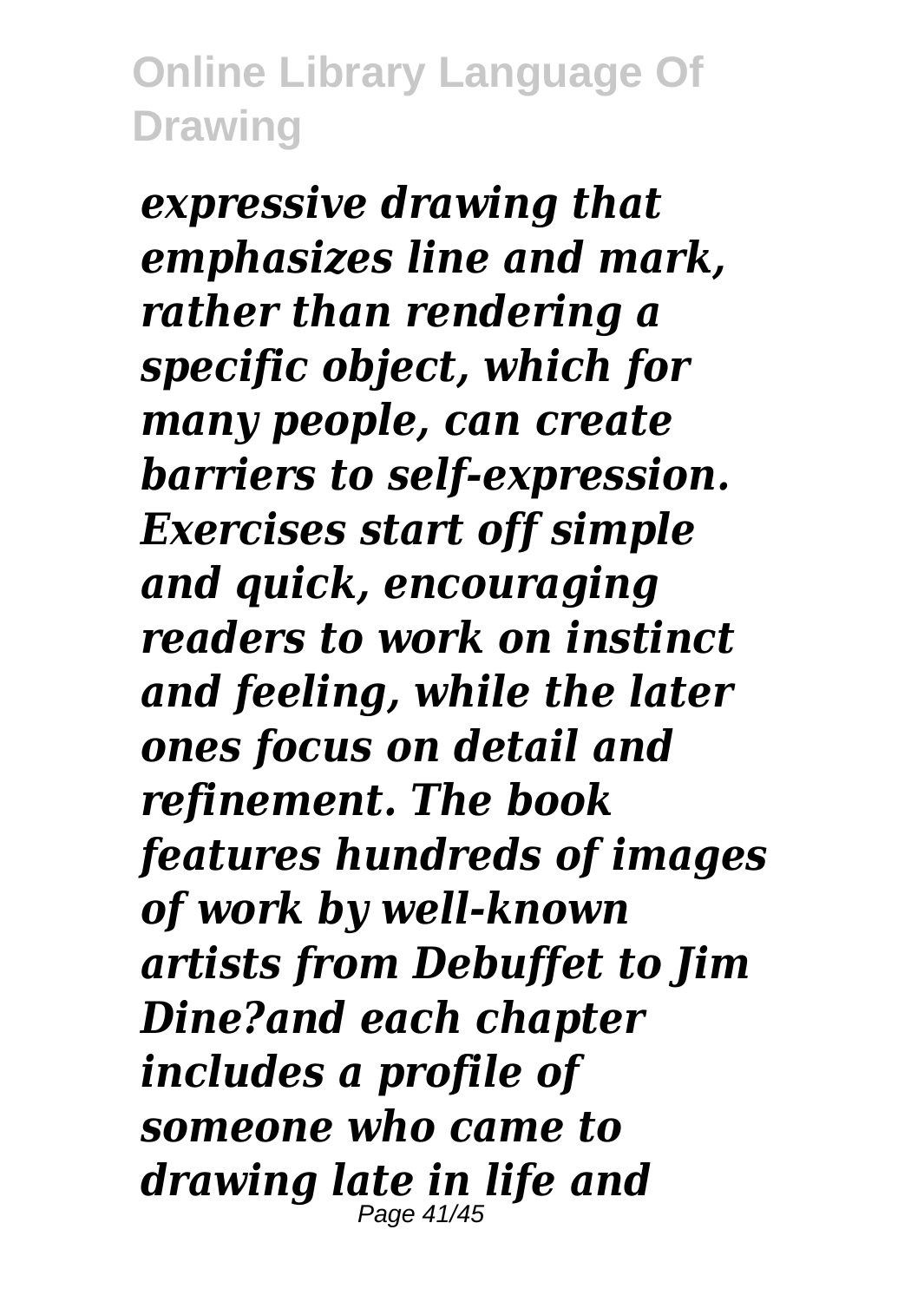*achieved recognition. By applying philosophical and historical perspectives to drawing instruction, this volume demonstrates how diverse teaching methods contribute to cognitive and holistic development applicable within and beyond the visual arts. Offering a new perspective on the art and science of drawing, this text reveals the often-unrecognized benefits that drawing can have on the human mind, and thus argues for the importance of drawing instruction despite, and even due to* Page 42/45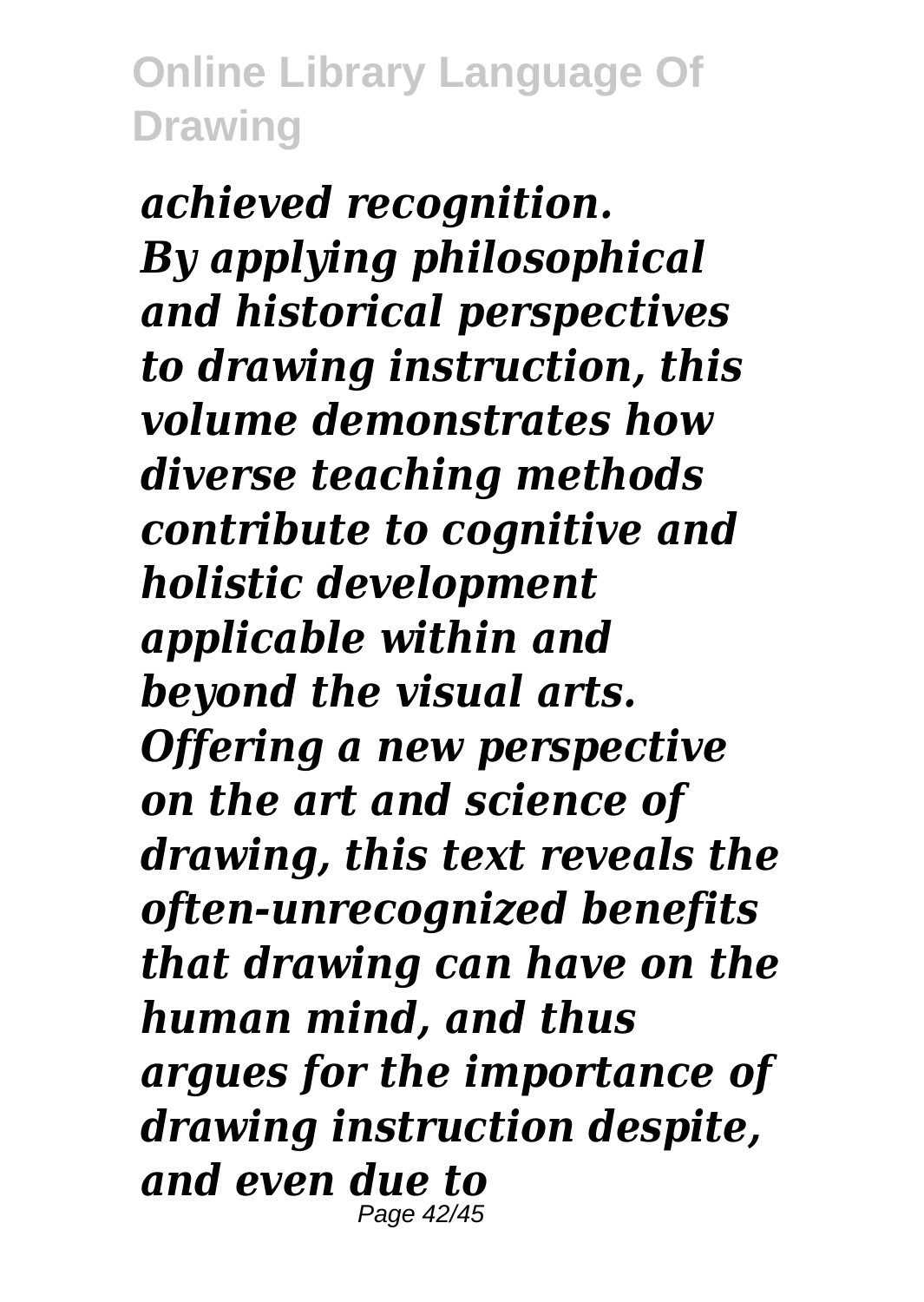*contemporary digitalization. Given the predominance of visual information and digital media, visual thinking in and through drawing may be an essential skill for the future. As such, the book counters recent declines in drawing instruction to propose five Paradigms for teaching drawing – as design, as seeing, as experience and experiment, as expression, and as a visual language – with exemplary curricula for pre-K12 art and general education, pre-professional programs across the visual* Page 43/45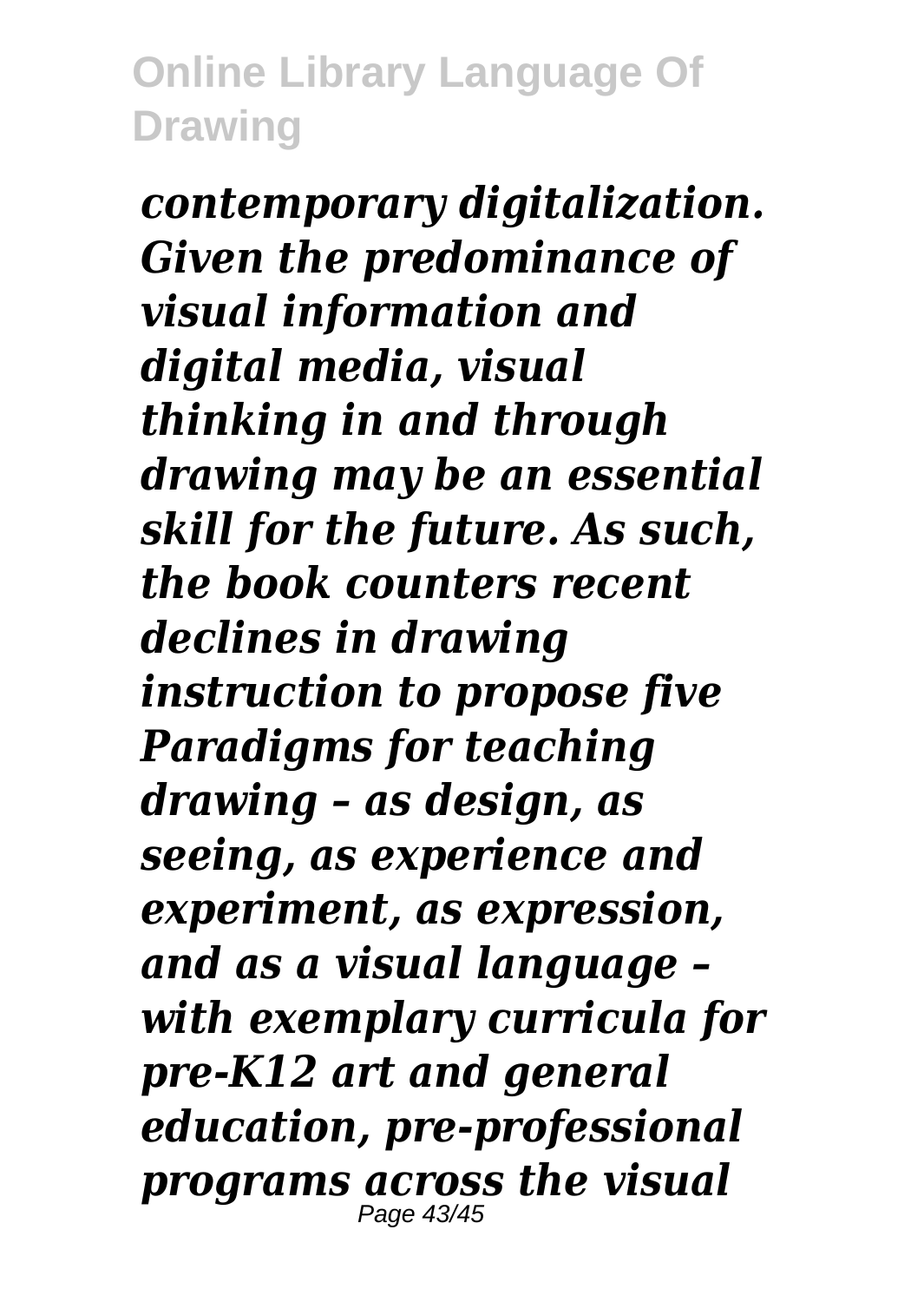*arts, and continuing education. With the aid of instructional examples, this volume dispels the misconception of drawing as a talent reserved for the artistically gifted and posits it as a teachable skill that can be learned by all. This text will be of primary interest to researchers, scholars, and doctoral students with interests in drawing theory and practice, cognition in the arts, positive psychology, creativity theory, as well as the philosophy and history of arts education. Aligning with* Page 44/45